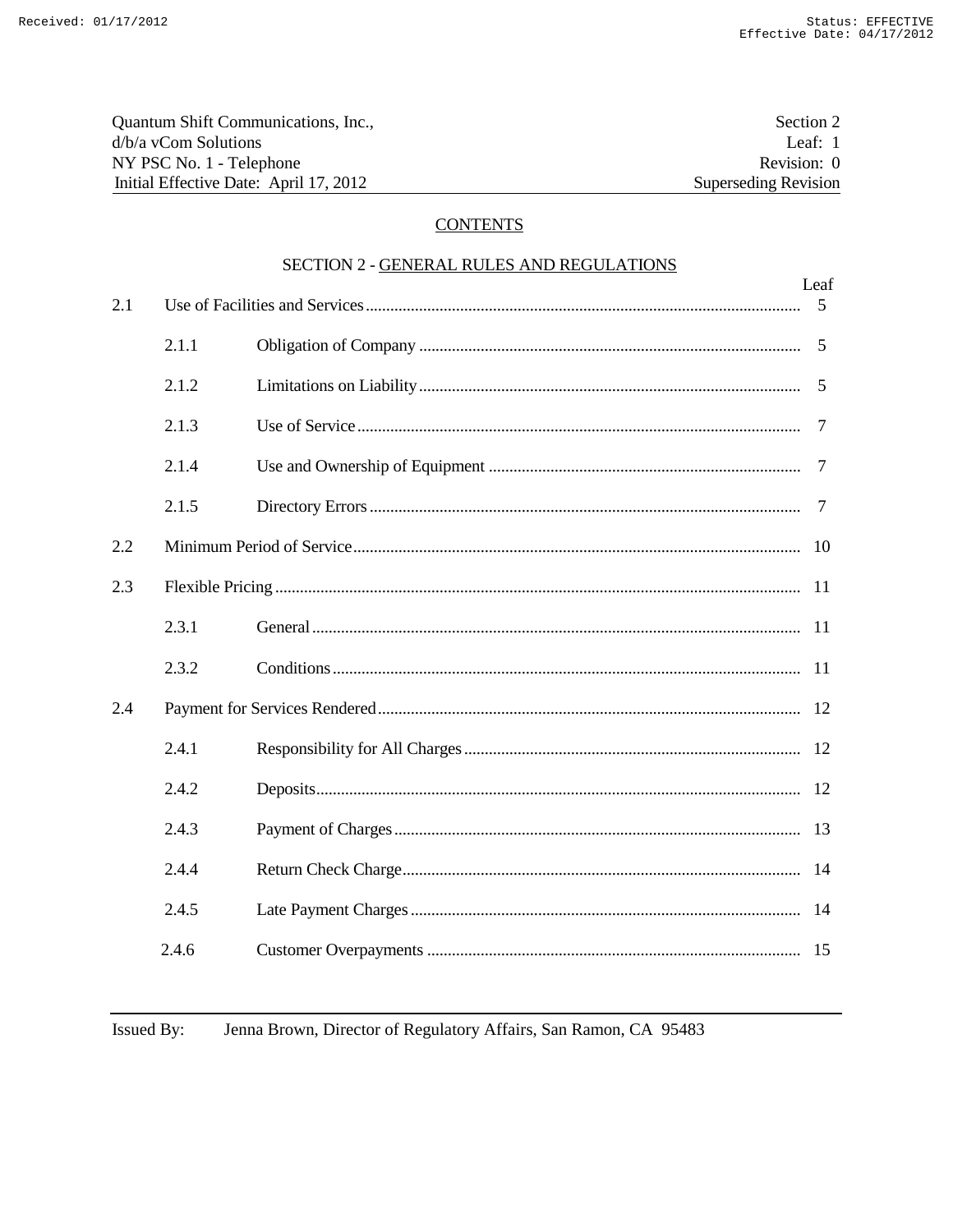| Quantum Shift Communications, Inc.,    | Section 2            |
|----------------------------------------|----------------------|
| $d/b/a$ vCom Solutions                 | Leaf: $2$            |
| NY PSC No. 1 - Telephone               | Revision: 0          |
| Initial Effective Date: April 17, 2012 | Superseding Revision |

# CONTENTS (Cont'd)

# SECTION 2 - GENERAL RULES AND REGULATIONS (Cont'd)

|     |       |                                         | Leaf |
|-----|-------|-----------------------------------------|------|
| 2.5 |       |                                         | 15   |
| 2.6 |       |                                         |      |
| 2.7 |       |                                         | 16   |
|     | 2.7.1 |                                         | 16   |
|     | 2.7.2 | Surcharge for State Gross Income and    |      |
|     | 2.7.3 | Village or Municipal Surcharge on Local |      |
| 2.8 |       |                                         | 17   |
|     | 2.8.1 |                                         |      |
|     | 2.8.2 |                                         |      |
|     | 2.8.3 |                                         |      |
|     | 2.8.4 |                                         |      |
|     | 2.8.5 |                                         |      |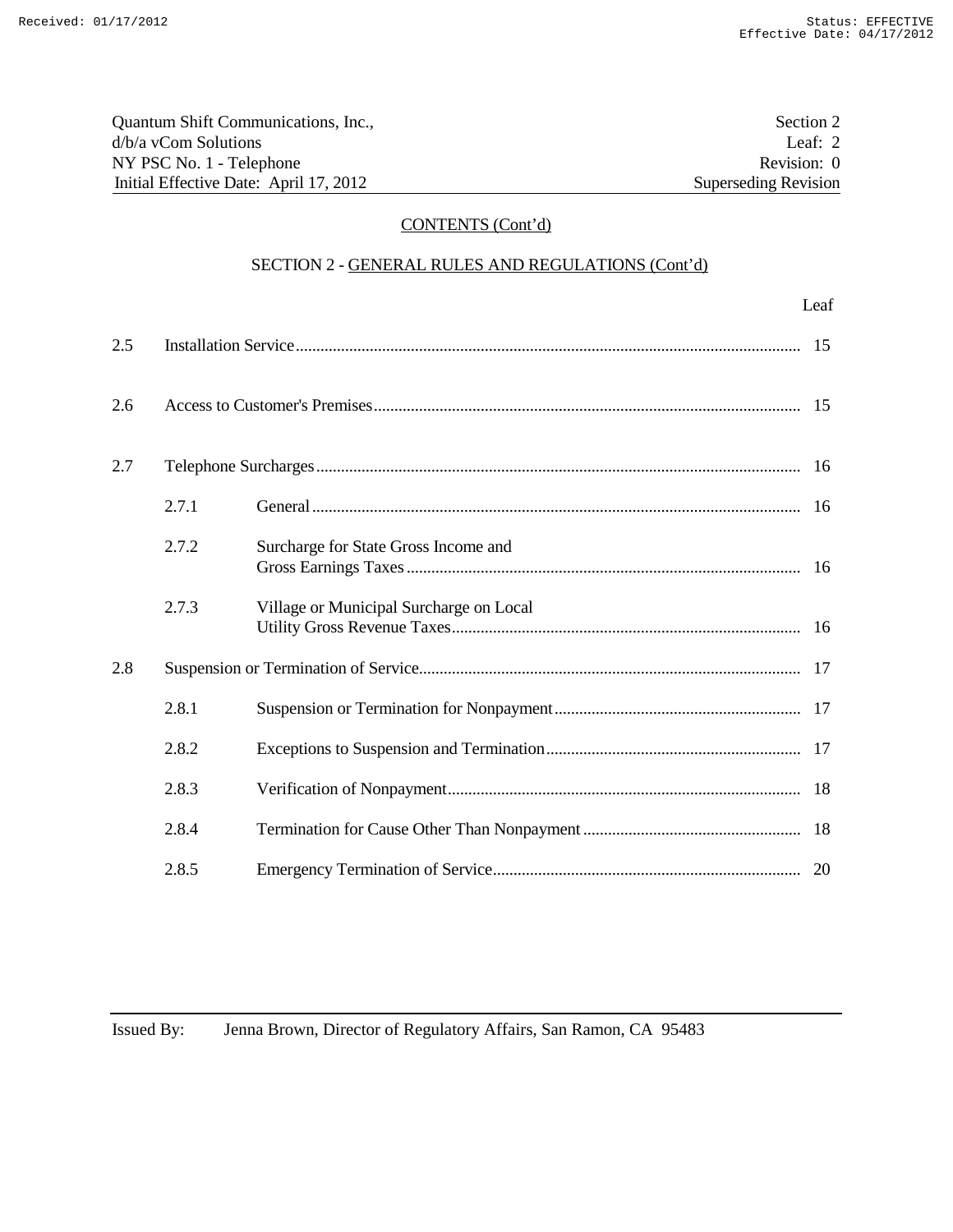| Quantum Shift Communications, Inc.,    | Section 2            |
|----------------------------------------|----------------------|
| d/b/a yCom Solutions                   | Leaf: $3$            |
| NY PSC No. 1 - Telephone               | Revision: 0          |
| Initial Effective Date: April 17, 2012 | Superseding Revision |

# CONTENTS (Cont'd)

# SECTION 2 - GENERAL RULES AND REGULATIONS (Cont'd)

| 2.9  |        |    |
|------|--------|----|
|      | 2.9.1  |    |
|      | 2.9.2  |    |
|      | 2.9.3  |    |
|      | 2.9.4  |    |
|      |        |    |
| 2.10 |        |    |
|      | 2.10.1 |    |
|      | 2.10.2 |    |
|      |        |    |
| 2.11 |        |    |
|      | 2.11.1 | 24 |
|      | 2.11.2 |    |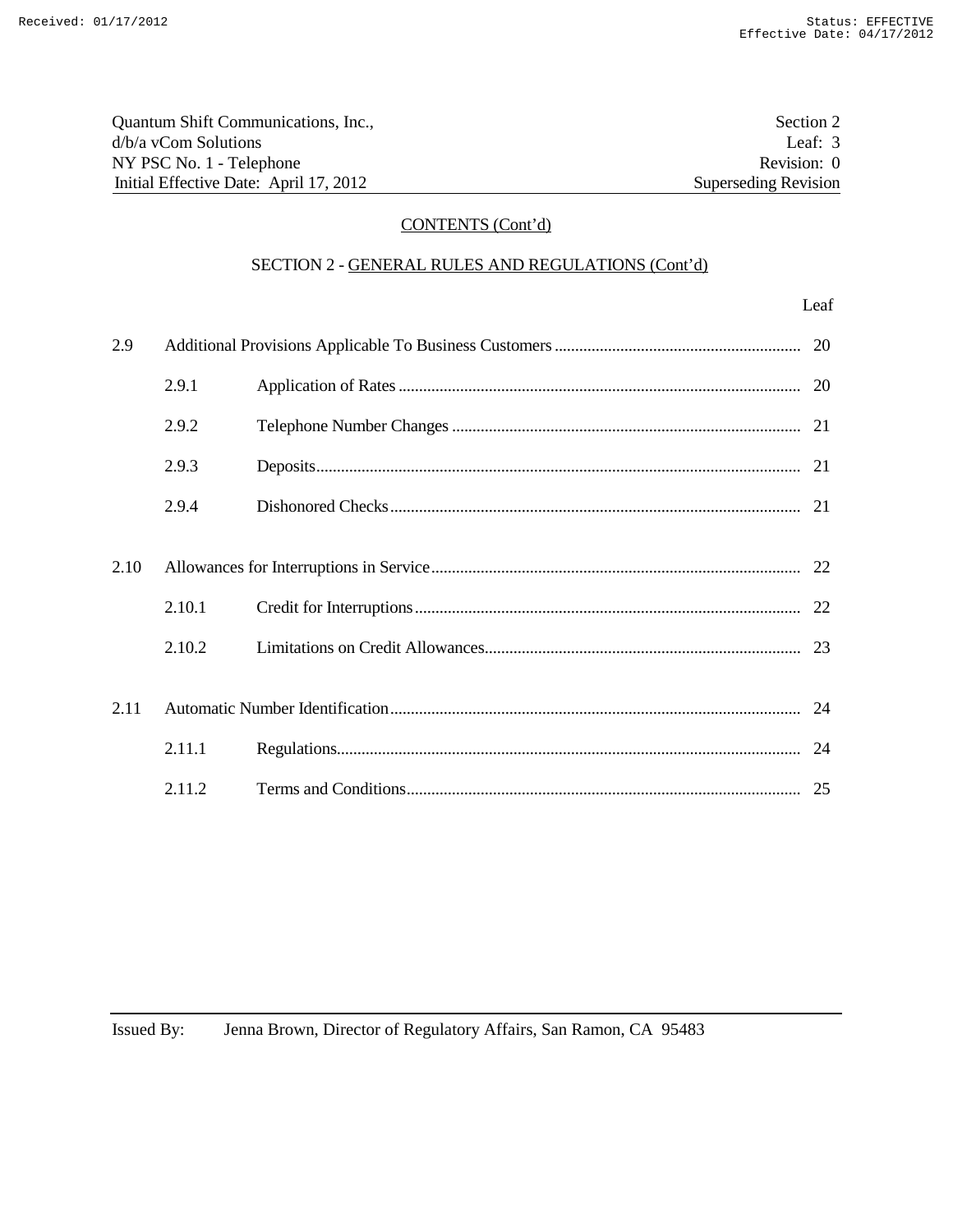Leaf

| Quantum Shift Communications, Inc.,    | Section 2                   |
|----------------------------------------|-----------------------------|
| $d/b/a$ vCom Solutions                 | Leaf: $4$                   |
| NY PSC No. 1 - Telephone               | Revision: 0                 |
| Initial Effective Date: April 17, 2012 | <b>Superseding Revision</b> |

# CONTENTS (Cont'd)

# SECTION 2 - GENERAL RULES AND REGULATIONS (Cont'd)

| 2.12         |        | Emergency/Crisis/Disaster Restoration and Provisioning -- |  |
|--------------|--------|-----------------------------------------------------------|--|
|              | 2.12.1 |                                                           |  |
|              | 2.12.2 |                                                           |  |
|              | 2.12.3 |                                                           |  |
|              | 2.12.4 |                                                           |  |
|              | 2.12.5 |                                                           |  |
|              | 2.12.6 |                                                           |  |
|              | 2.12.7 |                                                           |  |
|              |        |                                                           |  |
| 2.13         |        |                                                           |  |
|              | 2.13.1 |                                                           |  |
|              | 2.13.2 |                                                           |  |
|              | 2.13.3 |                                                           |  |
|              | 2.13.4 |                                                           |  |
| Attachment A |        |                                                           |  |
|              |        |                                                           |  |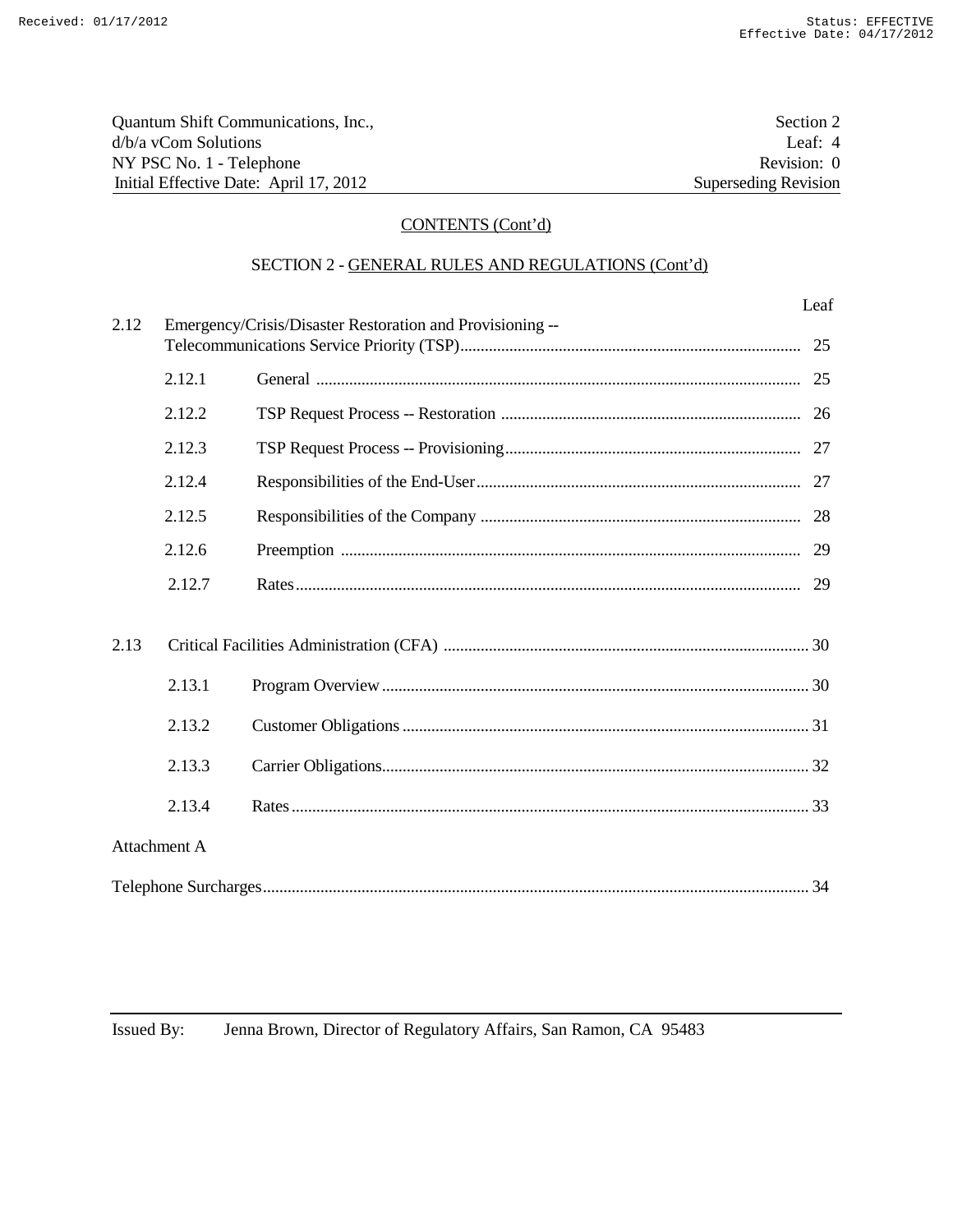| Quantum Shift Communications, Inc.,    | Section 2            |
|----------------------------------------|----------------------|
| $d/b/a$ vCom Solutions                 | Leaf: $5$            |
| NY PSC No. 1 - Telephone               | Revision: 0          |
| Initial Effective Date: April 17, 2012 | Superseding Revision |

#### 2.1 USE OF FACILITIES AND SERVICE

#### 2.1.1 Obligation of the Company

In furnishing facilities and service, the Company does not undertake to transmit messages, but furnishes the use of its facilities to its customers for communications.

The Company's obligation to furnish facilities and service is dependent upon its ability (a) to secure and retain, without unreasonable expense, suitable facilities and rights for the construction and maintenance of the necessary circuits and equipment; (b) to secure and retain, without unreasonable expense, suitable space for its plant and facilities in the building where service is or will be provided to the customer; or (c) to secure reimbursement of all costs where the owner or operator of a building demands relocation or rearrangement of plant and facilities used in providing service therein.

The Company shall not be required to furnish, or continue to furnish, facilities or service where the circumstances are such that the proposed use of the facilities or service would tend to adversely affect the Company's plant, property or service.

The Company reserves the right to refuse an application for service made by a present or former customer who is indebted to the Company for service previously rendered pursuant to this Tariff until the indebtedness is satisfied.

- 2.1.2 Limitations on Liability
	- a. Availability of Service

Service is offered subject to the availability of the necessary facilities and/or equipment and subject to the provisions of this tariff, except that the Company will serve all locations within 300 feet of its facilities, provided that the Company can obtain reasonable access to the Customer's demarcation point. Beyond the 300 feet service requirement, the Company may decline applications for service to or from a location where the necessary facilities or equipment are not available. The Company may discontinue furnishing service in accordance with the terms of this tariff.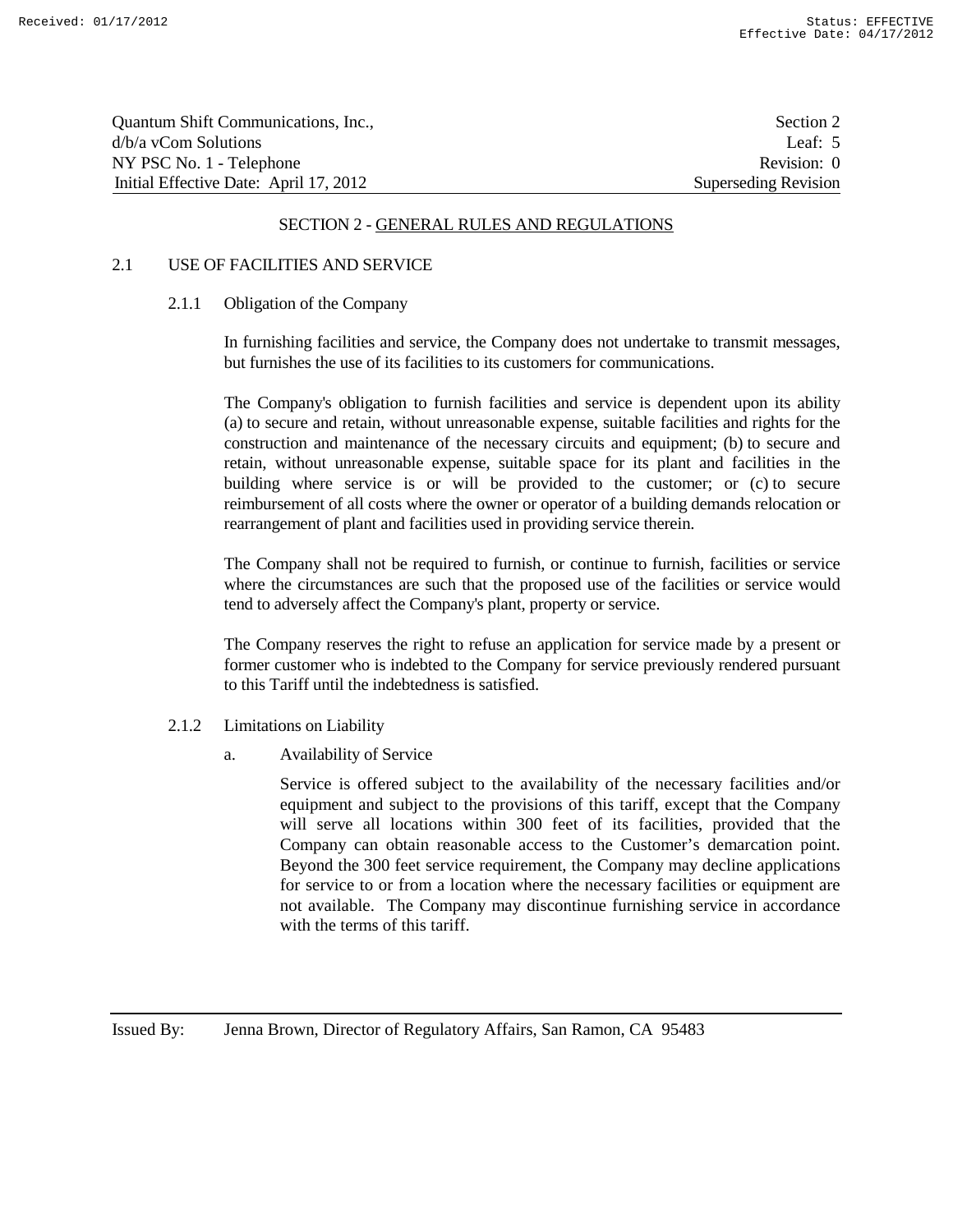| Quantum Shift Communications, Inc.,    | Section 2            |
|----------------------------------------|----------------------|
| $d/b/a$ vCom Solutions                 | Leaf: $6$            |
| NY PSC No. 1 - Telephone               | Revision: 0          |
| Initial Effective Date: April 17, 2012 | Superseding Revision |

## 2.1 USE OF FACILITIES AND SERVICE (Cont'd)

- 2.1.2 Limitations on Liability (Cont'd)
	- b. Indemnification by Customer

The customer and any authorized or joint users, jointly and severally shall indemnify, defend and hold the Company harmless against claims, loss, damage, expense (including attorneys' fees and court costs) for libel, slander, or infringement of copyright arising from the material transmitted over its facilities; against claims for infringement of patents arising from combining with, or using in connection with, facilities of the Company, equipment and systems of the customer; and against all other claims arising out of any act or omission of the customer in connection with facilities provided by the Company or the customer. In the event any such infringing use is enjoined, the customer, authorized user or joint user at its option and expense, shall obtain immediately a dismissal or stay of such injunction, obtain a license or other agreement so as to extinguish any claim of infringement, or terminate the claimed infringing use or modify such infringement.

c. Customer-Provided Equipment

The service and facilities furnished by the Company are subject to the following limitations: the Company shall not be liable for damage arising out of mistakes, omissions, interruptions, delays, errors or defects in transmission or other injury, including but not limited to injuries to persons or property from voltages or currents transmitted over the facilities of the Company caused by customerprovided equipment or premises wire.

d. Use of Facilities of Other Companies

When the facilities of other companies are used in establishing a connection, the Company is not liable for any act, error, omission, or interruption caused by the other company or their agents or employees. This includes the provision of a signaling system database by another company.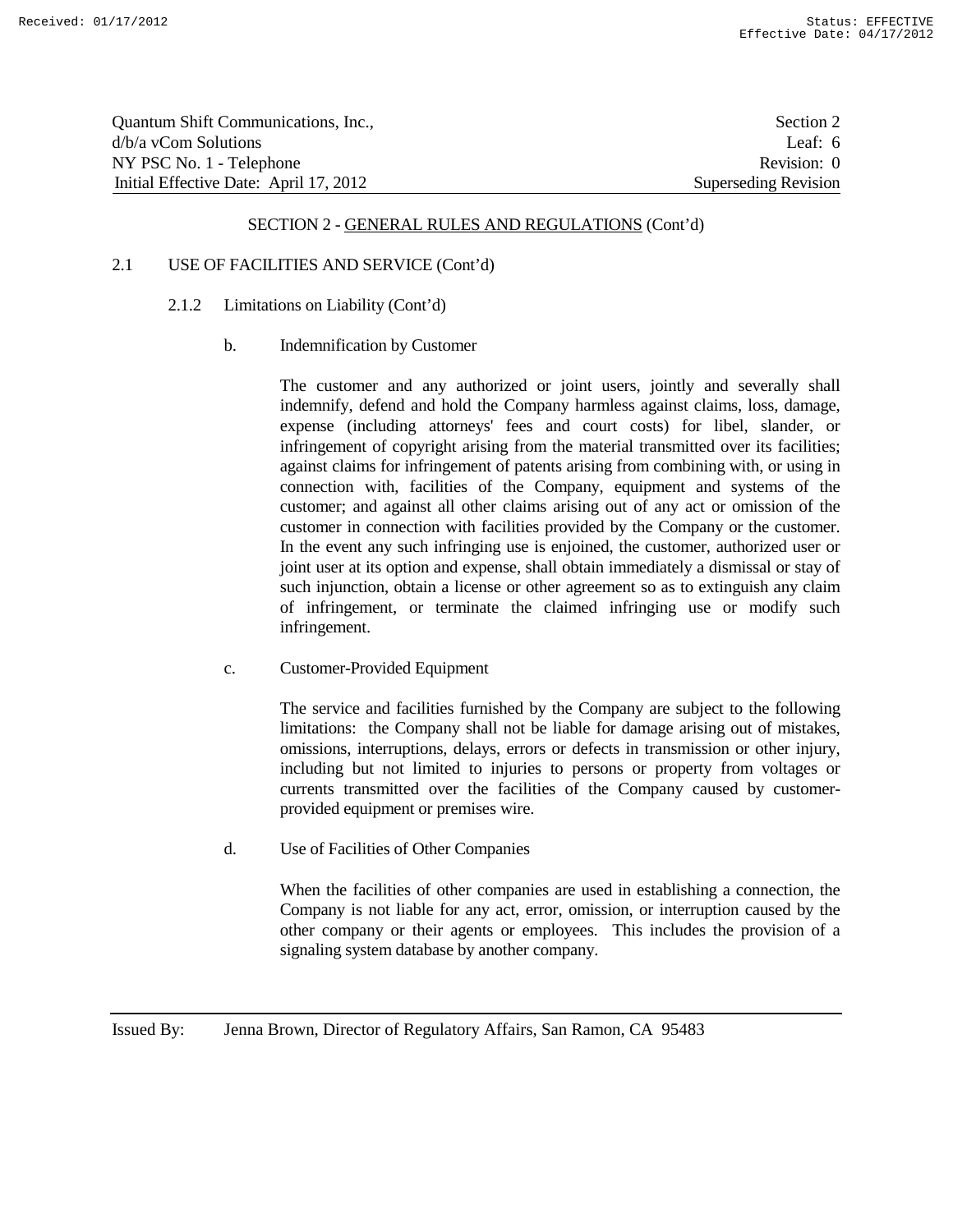| Quantum Shift Communications, Inc.,    | Section 2            |
|----------------------------------------|----------------------|
| $d/b/a$ vCom Solutions                 | Leaf: $7$            |
| NY PSC No. 1 - Telephone               | Revision: 0          |
| Initial Effective Date: April 17, 2012 | Superseding Revision |

#### 2.1 USE OF FACILITIES AND SERVICE (Cont'd)

#### 2.1.3 Use of Service

Any service provided under this Tariff may be resold to or shared (jointly used) with other persons at the customer's option. The customer remains solely responsible for all use of service ordered by it or billed to its telephone number(s) pursuant to this Tariff, for determining who is authorized to use its service, and for promptly notifying the Company of any unauthorized use. The customer may advise its customers that a portion of its service is provided by the Company, but the customer shall not represent that the Company jointly participates with the customer in the provision of the service.

#### 2.1.4 Use and Ownership of Equipment

The Company's equipment, apparatus, channels and lines shall be carefully used. Equipment furnished by the Company shall remain its property and shall be returned to the Company whenever requested, within a reasonable period following the request, in good condition, reasonable wear and tear accepted. The customer is required to reimburse the Company for any loss of, or damage to, the facilities or equipment on the customer's premises, including loss or damage caused by agents, employees or independent contractors of the customer through any negligence.

#### 2.1.5 Directory Errors

In the absence of gross negligence or willful misconduct and except for the allowances stated below, no liability for damages arising from errors or mistakes in or omissions of directory listings, or errors or mistakes in or omissions of listings obtainable from the directory assistance operator, including errors in the reporting thereof, shall attach to the Company.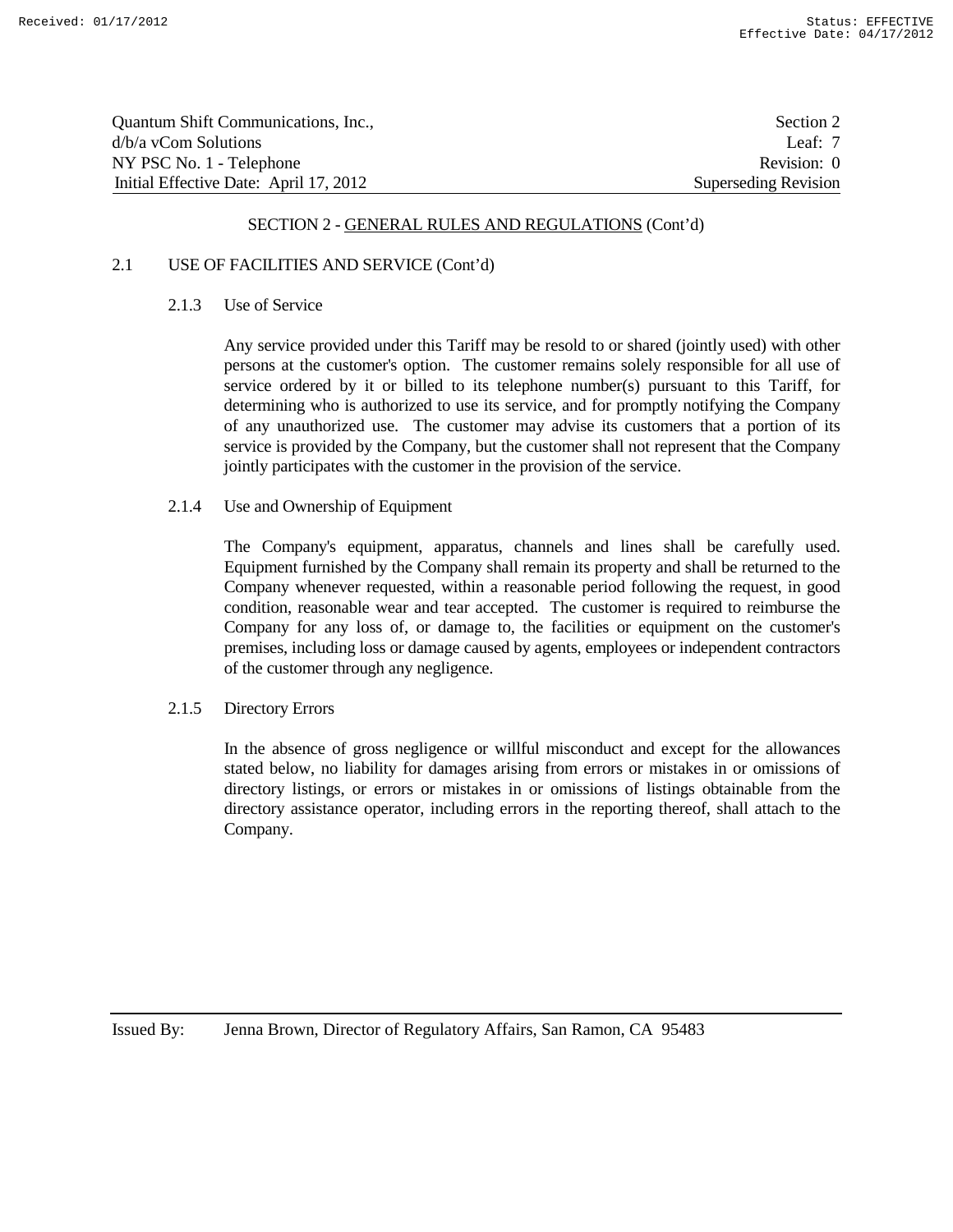| Quantum Shift Communications, Inc.,    | Section 2            |
|----------------------------------------|----------------------|
| $d/b/a$ vCom Solutions                 | Leaf: 8              |
| NY PSC No. 1 - Telephone               | Revision: 0          |
| Initial Effective Date: April 17, 2012 | Superseding Revision |

#### 2.1 USE OF FACILITIES AND SERVICE (Cont'd)

2.1.5 Directory Errors (Cont'd)

An allowance for errors or mistakes in or omissions of published directory listings or for errors or mistakes in or omissions of listings obtainable from the directory assistance operator shall be given as follows:

- 1) Free Listings: For free or no-charge published directory listings, credit shall be given at the rate of two times the monthly tariff rate for an additional or charge listing for each individual, auxiliary, or trunk line affected, for the life of the directory or the charge period during which the error, mistake or omission occurs.
- 2) Charge Listings: For additional or charge published directory listings, credit shall be given at the monthly tariff rate for each such listing for the life of the directory or the charge period during which the error, mistake or omission occurs.
- 3) Operator records: For free or charge listings obtainable from records used by the directory assistance operator, upon notification to the Company of the error, mistake or omission in such records by the subscriber, the Company shall be allowed a period of three business days to make a correction. If the correction is not made in that time, credit shall be given at the rate of 2/30ths of the basic monthly rate for the line or lines in question for each day thereafter that the records remain uncorrected.
- 4) Credit limitation: The total amount of the credit provided for the preceding paragraphs 1, 2, and 3 shall not exceed, on a monthly basis, the total of the charges for each charge listing plus the basic monthly rate, as specified in paragraph 3, for the line or lines in question.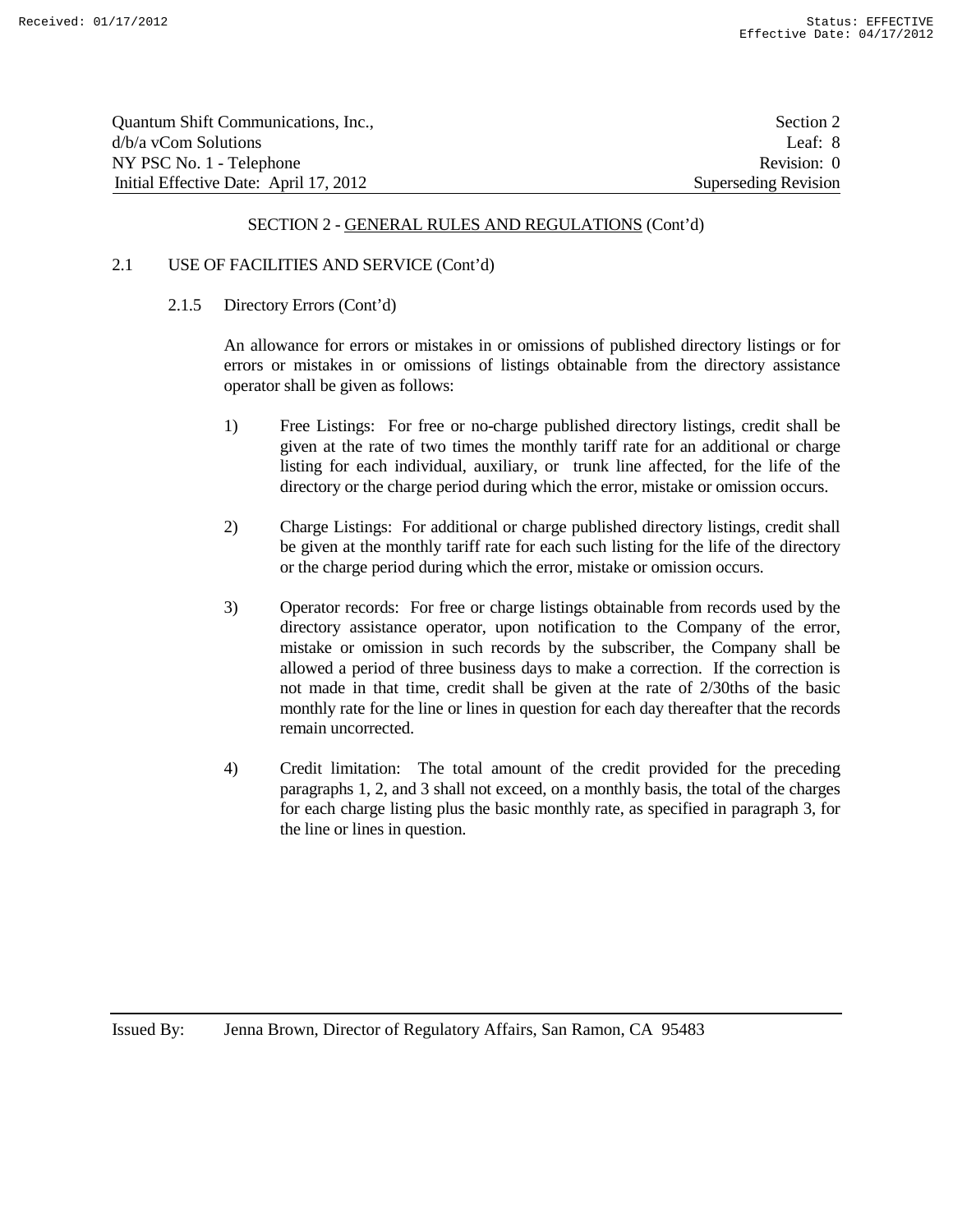| Quantum Shift Communications, Inc.,    | Section 2            |
|----------------------------------------|----------------------|
| $d/b/a$ vCom Solutions                 | Leaf: $9$            |
| NY PSC No. 1 - Telephone               | Revision: 0          |
| Initial Effective Date: April 17, 2012 | Superseding Revision |

### 2.1 USE OF FACILITIES AND SERVICE (Cont'd)

- 2.1.5 Directory Errors (Cont'd)
	- 5) Definitions: As used in Paragraphs 1, 2, 3, and 4 above, the terms "error," "mistake" or "omission" shall refer to a discrepancy in the directory listing or directory assistance records which the Company has failed to correct and where the error affects the ability to locate a particular subscriber's correct telephone number. The terms shall refer to addresses only to the extent that an error, mistake or omission of an address places the subscriber on an incorrect street or in an incorrect community.
	- 6) Notice: Such allowances or credits as specified in Paragraphs 1, 2, and 3 above, shall be given upon notice to the Company by the subscriber that such error, mistake or omission has occurred; provided, however, that when it is administratively feasible for the Company to have knowledge of such error, mistake or omission, the Company shall give credit without the requirement of notification by the subscribers.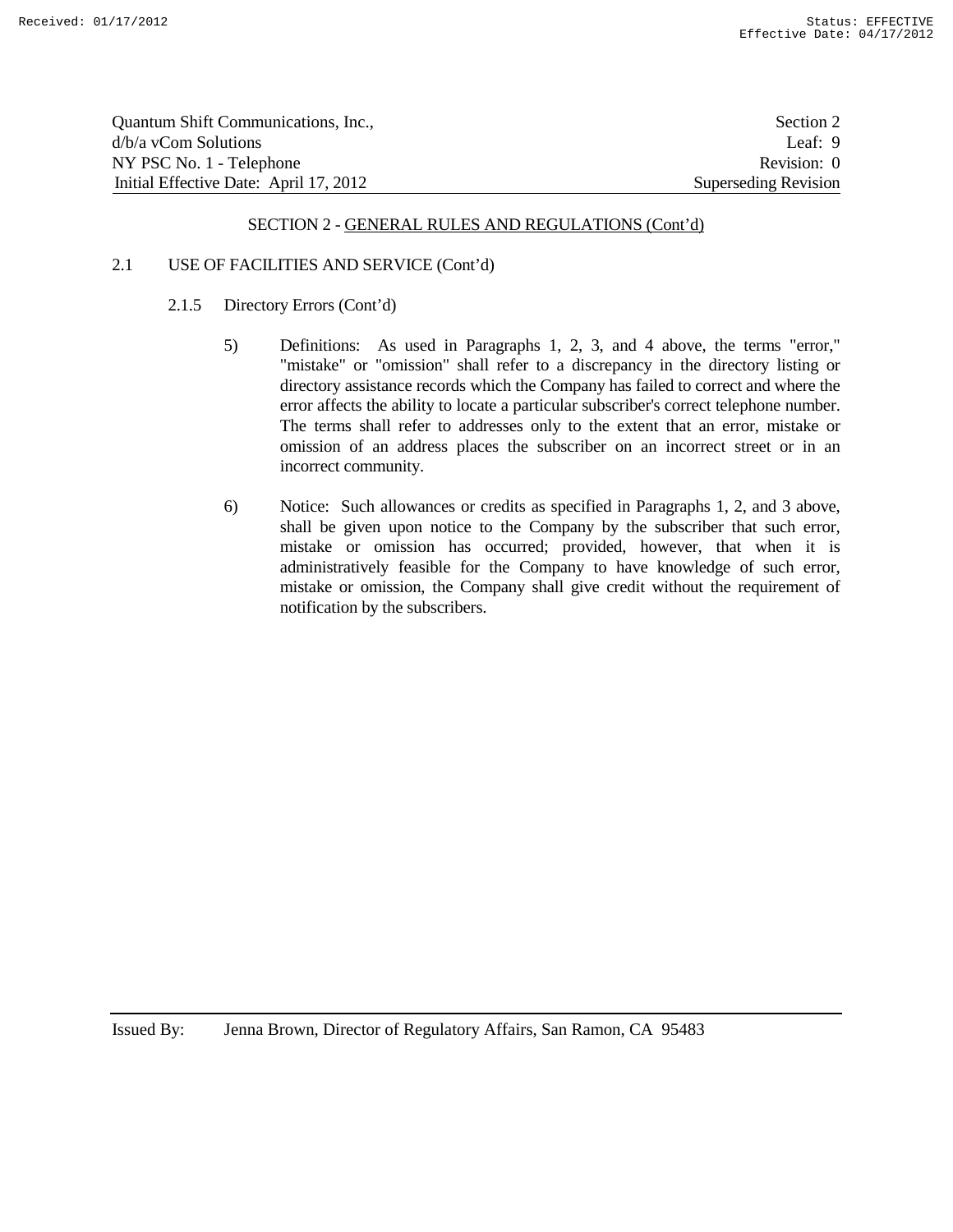| Quantum Shift Communications, Inc.,    | Section 2            |
|----------------------------------------|----------------------|
| $d/b/a$ vCom Solutions                 | Leaf: $10$           |
| NY PSC No. 1 - Telephone               | Revision: 0          |
| Initial Effective Date: April 17, 2012 | Superseding Revision |

### 2.2 MINIMUM PERIOD OF SERVICE

The minimum period of service is one month except as otherwise provided in this Tariff. The customer must pay the regular tariffed rate for the service they subscribe to for the minimum period of service. If a customer disconnects service before the end of the minimum service period, that customer is responsible for paying the regular rates for the remainder of the minimum service period. When the service is moved within the same building, to another building on the same premises, or to a different premises entirely, the period of service at each location is accumulated to calculate if the customer has met the minimum period of service obligation.

If service is terminated before the end of the minimum period of service as a result of condemnation of property, damage to property requiring the premises to be abandoned, or by the death of the customer, the customer is not obligated to pay for service for the remainder of the minimum period.

If service is switched over to a new customer at the same premises after the first month's service, the minimum period of service requirements are assigned to the new customer if the new customer agrees in writing to accept them. For facilities not taken over by the new customer, the original customer is responsible for the remaining payment for the minimum service period in accordance with the terms under which the service was originally furnished.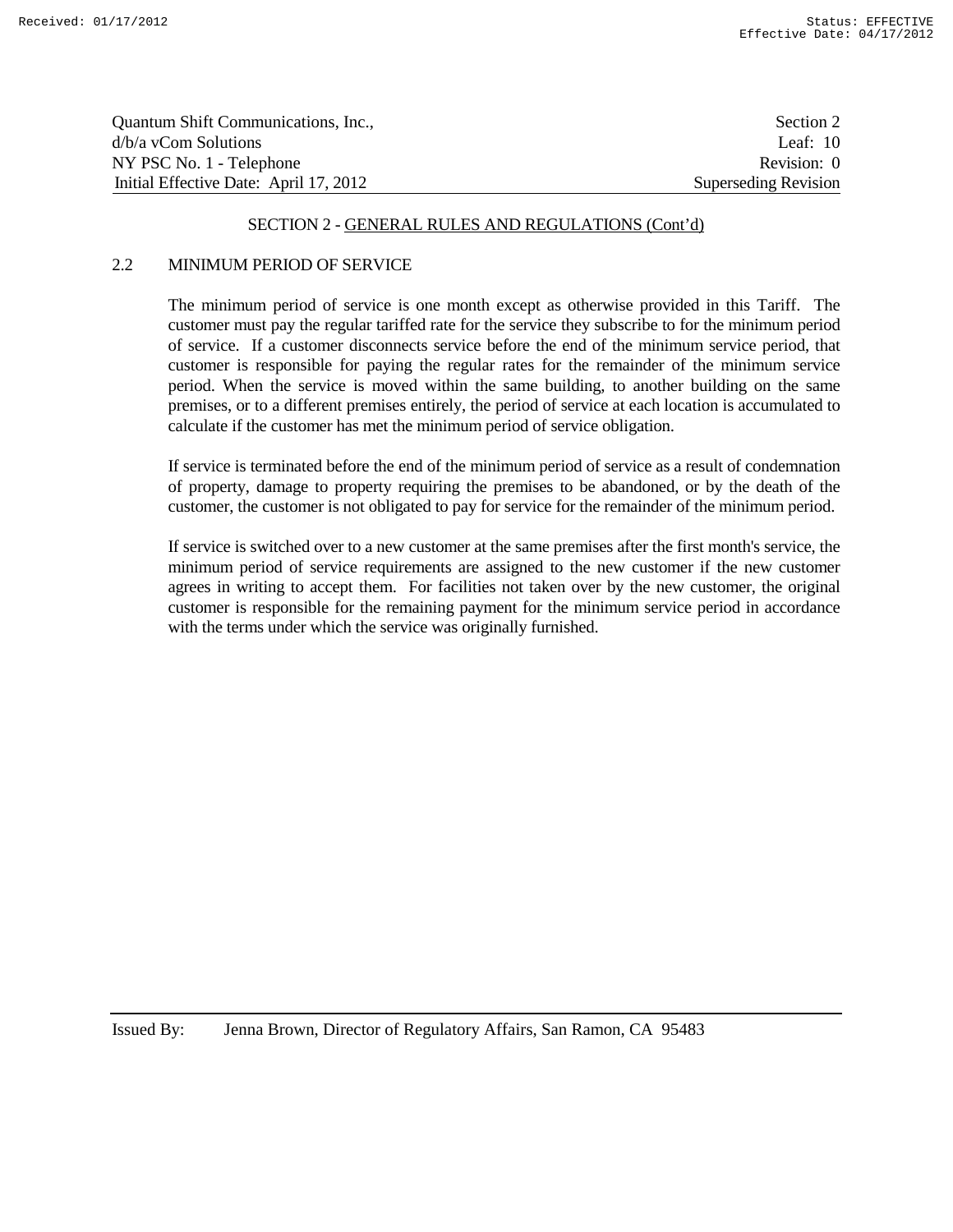| Quantum Shift Communications, Inc.,    | Section 2            |
|----------------------------------------|----------------------|
| $d/b/a$ vCom Solutions                 | Leaf: $11$           |
| NY PSC No. 1 - Telephone               | Revision: 0          |
| Initial Effective Date: April 17, 2012 | Superseding Revision |

#### 2.3 FLEXIBLE PRICING

2.3.1 General

Flexible Pricing sets minimum and maximum rates that can be charged for telephone service. The Company may change a specific rate within the range of the established minimum and maximum rates on one day's notice to customers and the Public Service Commission.

#### 2.3.2 Conditions

- a. The Company reserves the right to change prices at any time subject to regulatory requirements by filing a revised Rate Attachment with the Commission.
- b. Individual written notice to Customers of rate changes shall be made in accordance with Commission regulations. Where there are no regulations, notification will be made in a manner appropriate to the circumstances involved.
- c. A rate shall not be changed unless it has been in effect for at least thirty (30) days.
- d. A customer can request that the Company disconnect service that is provided under the Flexible Pricing due to a price increase. The customer will be credited for the difference between the new price and the old price retroactive to the effective date of the price increase if the customer notifies the Company of its desire to disconnect service within 20 days of receiving notification of the price increase.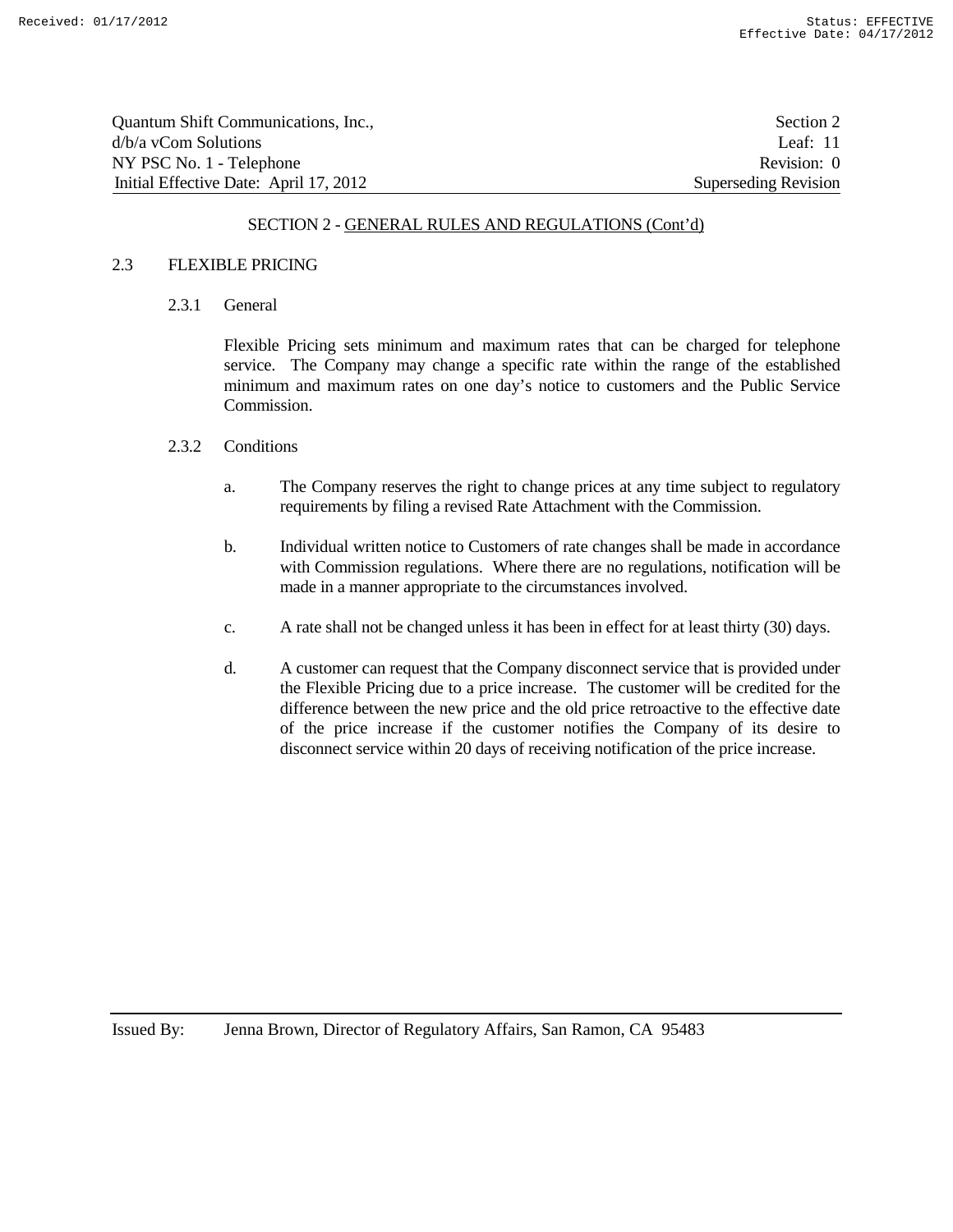| Quantum Shift Communications, Inc.,    | Section 2            |
|----------------------------------------|----------------------|
| d/b/a yCom Solutions                   | Leaf: $12$           |
| NY PSC No. 1 - Telephone               | Revision: 0          |
| Initial Effective Date: April 17, 2012 | Superseding Revision |

## 2.4 PAYMENT FOR SERVICE RENDERED

#### 2.4.1 Responsibility for All Charges

Any applicant for facilities or service may be required to sign an application form requesting the Company to furnish the facilities or service in accordance with the rates, charges, rules and regulations from time to time in force and effect. The customer is responsible for all local and toll calls originating from the customer's premises and for all calls charged to the customer's line where any person answering the customer's line agrees to accept such charge.

### 2.4.2 Deposits

Subject to special provisions as may be set forth below and in Sections 2.10 and 2.11 of this Tariff, any applicant or customer whose financial responsibility is not established to the satisfaction of the Company may be required to deposit a sum up to an amount equal to the total of the estimated local service and intraLATA toll charges for up to two months for the facilities and service. If the minimum period of service for the requested facilities and service is more than one month, as specified in this Tariff, the customer may also be required to deposit a sum up to an amount equal to the total charges for service for the minimum service period less any connection charge paid by the customer.

The fact that a deposit has been made shall in no way relieve the applicant or customer from complying with the Tariff regulations for the prompt payment of bills on presentation. Each applicant from whom a deposit is collected will be given a certificate of deposit and circular containing the terms and conditions applicable to deposits, in accordance with the Rules and Regulations of the Commission pertaining to customer deposits.

a. Interest on Deposits

Simple interest at the rate specified by the Commission shall be credited or paid to the customer while the Company holds the deposit.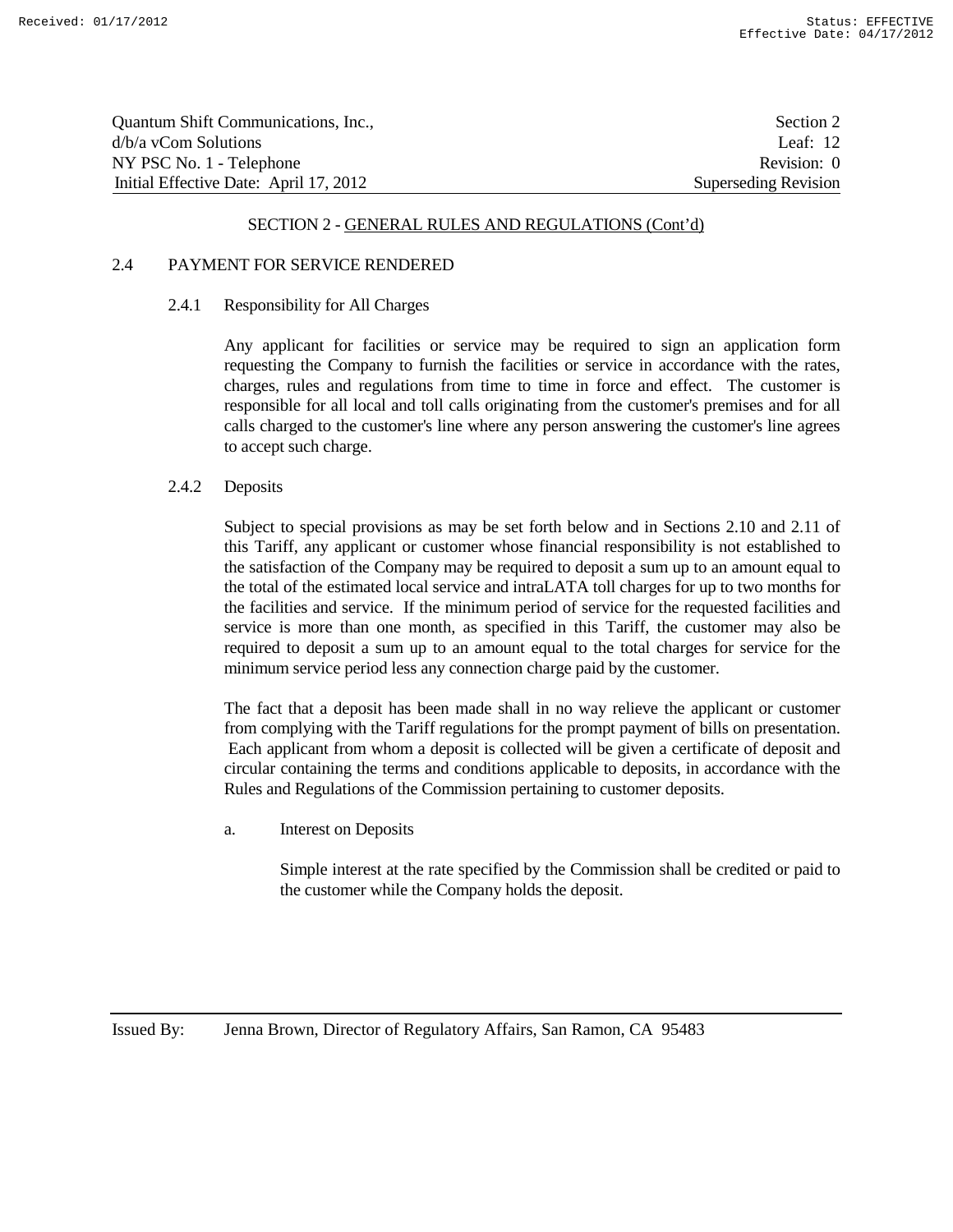| Quantum Shift Communications, Inc.,    | Section 2            |
|----------------------------------------|----------------------|
| $d/b/a$ vCom Solutions                 | Leaf: $13$           |
| NY PSC No. 1 - Telephone               | Revision: 0          |
| Initial Effective Date: April 17, 2012 | Superseding Revision |

#### 2.4 PAYMENT FOR SERVICE RENDERED (Cont'd)

- 2.4.2 Deposits (Cont'd)
	- b. Inadequate Deposit

If the amount of a deposit is proven to be less than required to meet the requirements specified above, the customer shall be required to pay an additional deposit upon request.

c. Return of Deposit

When a deposit is to be returned, the customer may request that the full amount of the deposit be issued by check. If the customer requests that the full amount be credited to amounts owed the Company, the Company will process the transaction on the billing date and apply the deposit to any amount currently owed to the Company, and return any remaining amount of the deposit to the customer by check.

2.4.3 Payment of Charges

Charges for facilities and service, other than usage charges, are due monthly in advance. All other charges are payable upon request of the Company. Bills are due on the due date shown on the bill and are payable at any business office of the Company, by U.S. Mail, or at any location designated by the Company. If objection is not received by the Company within three months after the bill is rendered, the items and charges appearing thereon shall be determined to be correct and binding upon the customer. A bill will not be deemed correct and binding upon the customer if the Company has records on the basis of which an objection may be considered, or if the customer has in his or her possession such Company records. If objection results in a refund to the customer, such refund will be with interest at the greater of the unadjusted customer deposit rate or the applicable late payment rate, if any, for the service classification under which the customer was billed. Interest will be paid from the date when the customer overpayment was made, adjusted for any changes in the deposit rate or late payment rate, compounded monthly, until the overpayment is refunded. Notwithstanding the foregoing, no interest will be paid by the Company on customer overpayments that are refunded within 30 days after the overpayment is received by the Company.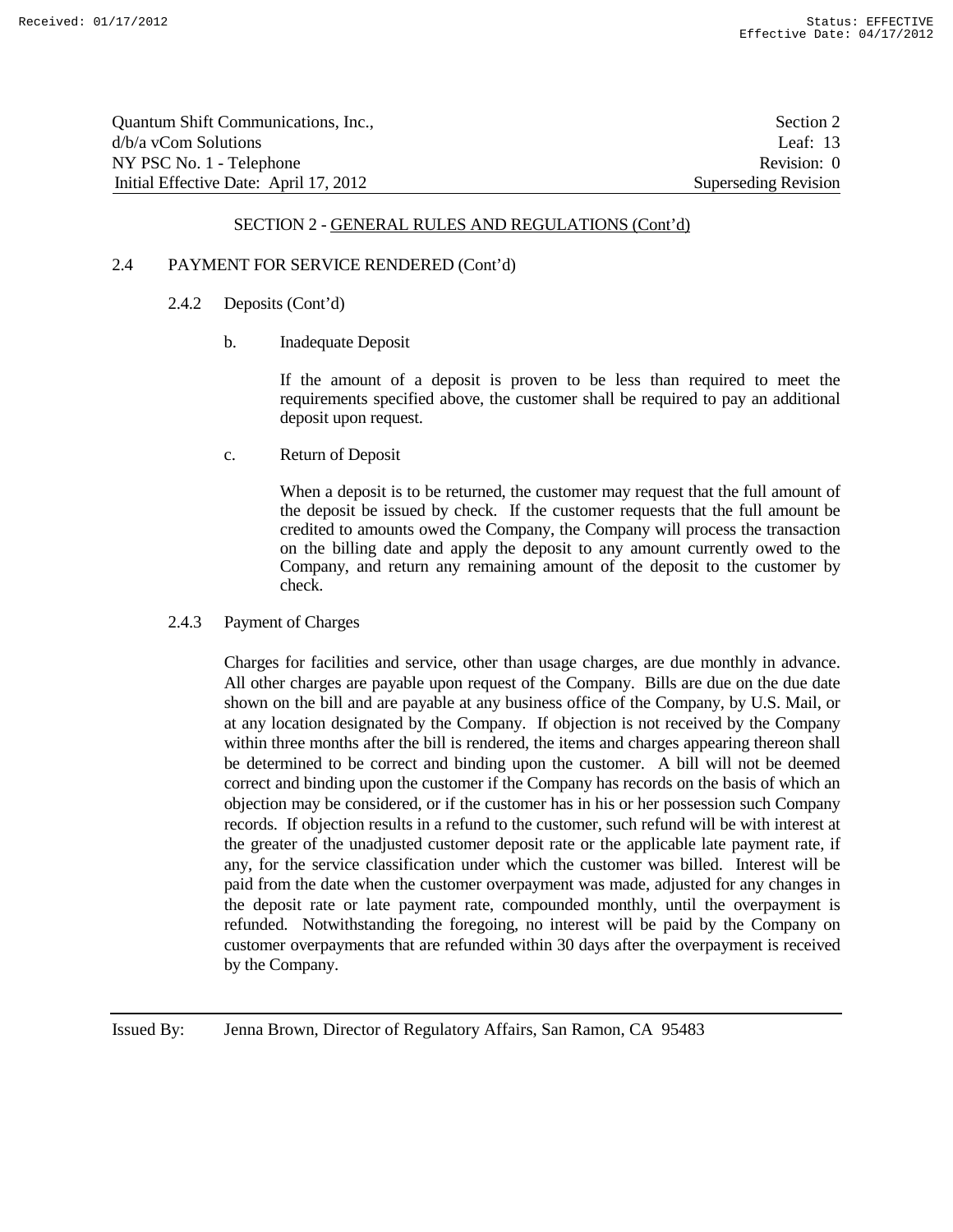#### 2.4 PAYMENT FOR SERVICE RENDERED (Cont'd)

2.4.3 Payment of Charges (Cont'd)

Where an objection to the bill involves a superseded service order, the items and charges appearing on the bill shall be deemed to be correct and binding upon the customer if objection is not received by the Company within two months after the bill is rendered.

2.4.4 Return Check Charge

When a check which has been presented to the Company by a customer in payment for charges is returned by the bank, the customer shall be responsible for the payment of a Returned Check Charge of \$15.00.

- 2.4.5 Late Payment Charges
	- a. Customer bills for telephone service are due on the due date specified on the bill. A customer is in default unless payment is made on or before the due date specified on the bill. If payment is not received by the customer's next billing date, a late payment charge of 1.5% will be applied to all amounts previously billed under this Tariff, excluding one month's local service charge, but including arrears and unpaid late payment charges.
	- b. Late payment charges do not apply to those portions (and only those portions) of unpaid balances that are associated with disputed amounts. Undisputed amounts on the same bill are subject to late payment charges if unpaid and carried forward to the next bill.
	- c. Late payment charges do not apply to final accounts.
	- d. Late payment charges do not apply to government agencies of the State of New York. These agencies are required to make payment in accordance with the provisions of Article XI-A of the State Finance Law (Chapter 153 of the Laws of 1984).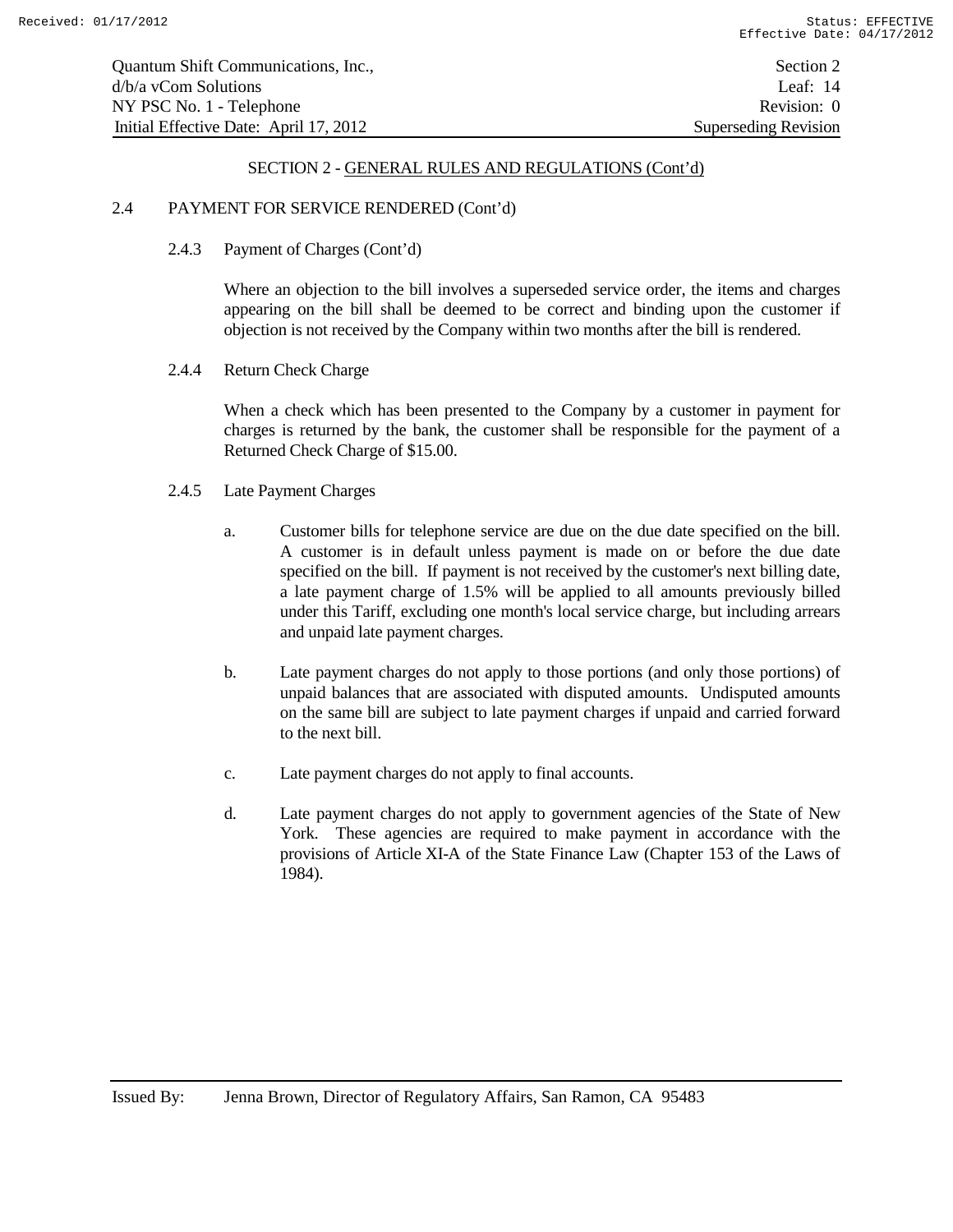#### 2.4 PAYMENT FOR SERVICE RENDERED (Cont'd)

#### 2.4.6 Customer Overpayments

The Company will provide interest on customer overpayments that are not refunded within 30 days of the date the Company receives the overpayment. An overpayment is considered to have occurred when payment in excess of the correct charges for service is made because of erroneous Company billing. The customer will be issued reimbursement for the overpayment, plus interest, or, if agreed to by the customer, credit for the amount will be provided on the next regular Company bill. The rate of interest shall be the greater of the customer deposit interest rate or the Company's applicable Late Payment Charge.

Interest shall be paid from the date when overpayment was made, adjusted for any changes in the deposit rate or late payment rate, and compounded monthly, until the date when the overpayment is refunded. The date when overpayment is considered to have been made will be the date on which the customer's overpayment was originally recorded to the customer's account by the Company.

# 2.5 INSTALLATION SERVICE

The Company provides a Half-Day Installation Plan, which offers customers half-day appointments (i.e., morning/afternoon or a rolling interval) for connection of Commission regulated service involving a customer premise visit. In the case of any inconsistency with the regulations in Part 609 of 16 NYCRR for installation service, the rules of the Commission shall prevail.

#### 2.6 ACCESS TO CUSTOMER'S PREMISES

The customer shall be responsible for making arrangements or obtaining permission for safe and reasonable access for Company employees or agents of the Company to enter the premises of the customer or any joint user or customer of the customer at any reasonable hour for the purpose of inspecting, repairing, testing or removing any part of the Company's facilities.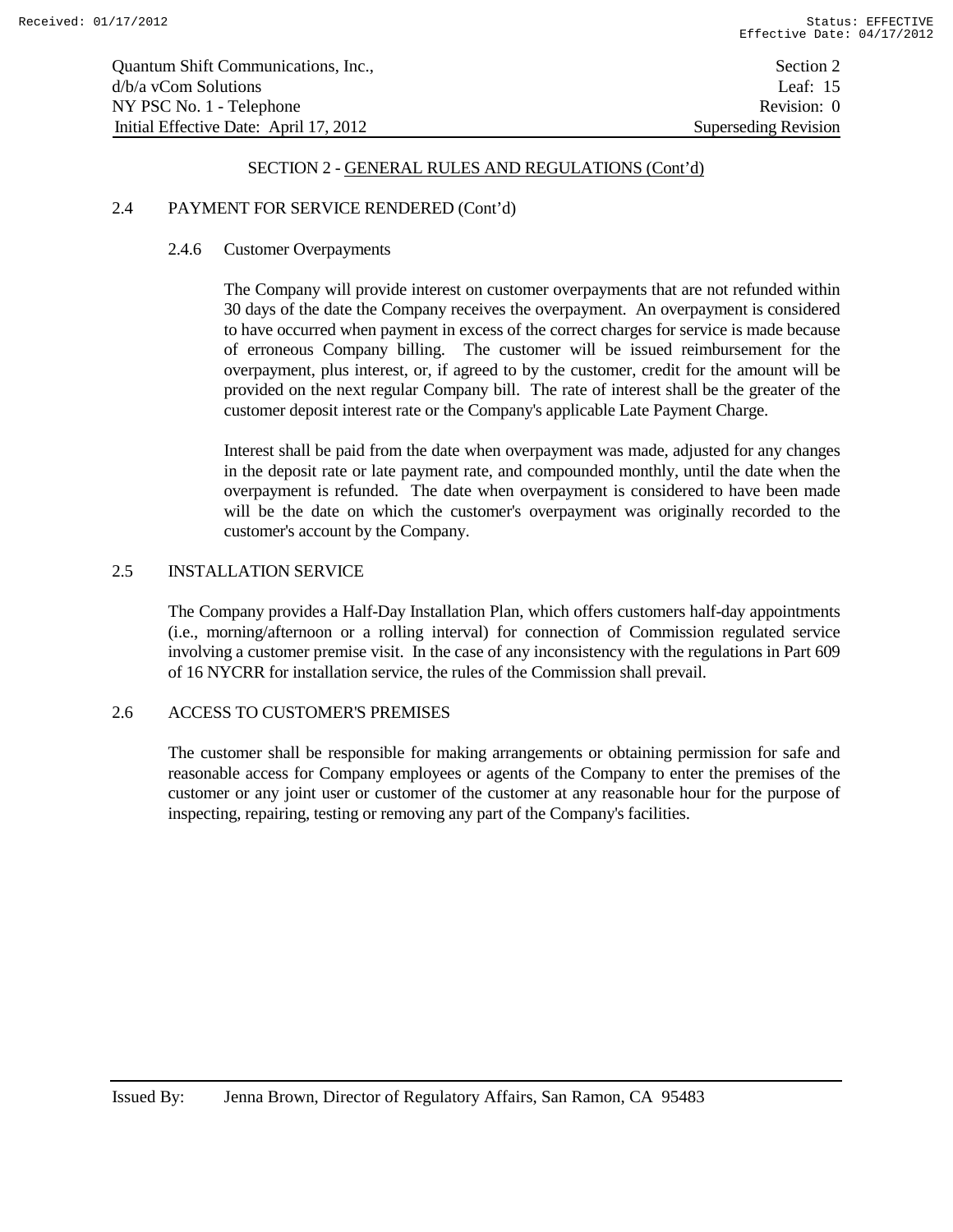| Quantum Shift Communications, Inc.,    | Section 2                   |
|----------------------------------------|-----------------------------|
| $d/b/a$ vCom Solutions                 | Leaf: $16$                  |
| NY PSC No. 1 - Telephone               | Revision: 0                 |
| Initial Effective Date: April 17, 2012 | <b>Superseding Revision</b> |

#### 2.7 TELEPHONE SURCHARGES

#### 2.7.1 General

In addition to the rates and charges applicable according to the rules and regulations of this Tariff, various surcharges apply to the customer's monthly bill statement as outlined in 2.7.2 and 2.7.3 below. If there are surcharge rates applicable to a particular city, village, town or county tax district or other jurisdictional taxing entity, the rate will be listed on Statement 1 which is at the end of this section.

#### 2.7.2 Surcharge for State Gross Income and Gross Earnings Taxes

A monthly surcharge to recover the additional expense related to the State Gross Income and Gross Earnings Taxes applies to the recurring and nonrecurring rates and charges for all intrastate service except returned check charges, late payment charges and rates for local coin calls. The applicable Gross Revenue Surcharge rates are shown on Statement 2 which is at the end of this section. Any changes to these rates will be filed on 15 days' notice to customers and the Commission, and as directed by the Commission. Whenever the state levies a new tax on the Company's gross revenues, repeals such a tax, or changes the rate of such a tax, the Commission may approve new surcharge factors, and the Company will file a revised statement as directed or approved by the Commission.

#### 2.7.3 Village or Municipal Surcharge on Local Utility Gross Revenue Taxes

In certain cities and villages a municipal surcharge related to the Local Utility Gross Revenue Taxes applies to the recurring and nonrecurring rates and charges for all intrastate service except returned check charges, late payment charges and rates for local coin calls. The percentage rate of the surcharge in each locality where such a surcharge applies is listed on Statement 3 which is at the end of this section.

The surcharge statement shall be filed at least fifteen business days before the effective date. The effective date of the statement shall not be prior to the effective date of the surcharge and no sooner than the date when the tax enactment is filed with the Secretary of State. The surcharge shall be applicable to bills subject to the tax enactment that are rendered on or after the effective date of the statement. If the tax enactment either ceases to be effective or is modified so as to reduce the tax rate, the surcharge will be changed accordingly within 5 business days.

Introduction, cancellation, or modification of a surcharge will be effective on the date of the customer's first bill rendered after the effective date of the change.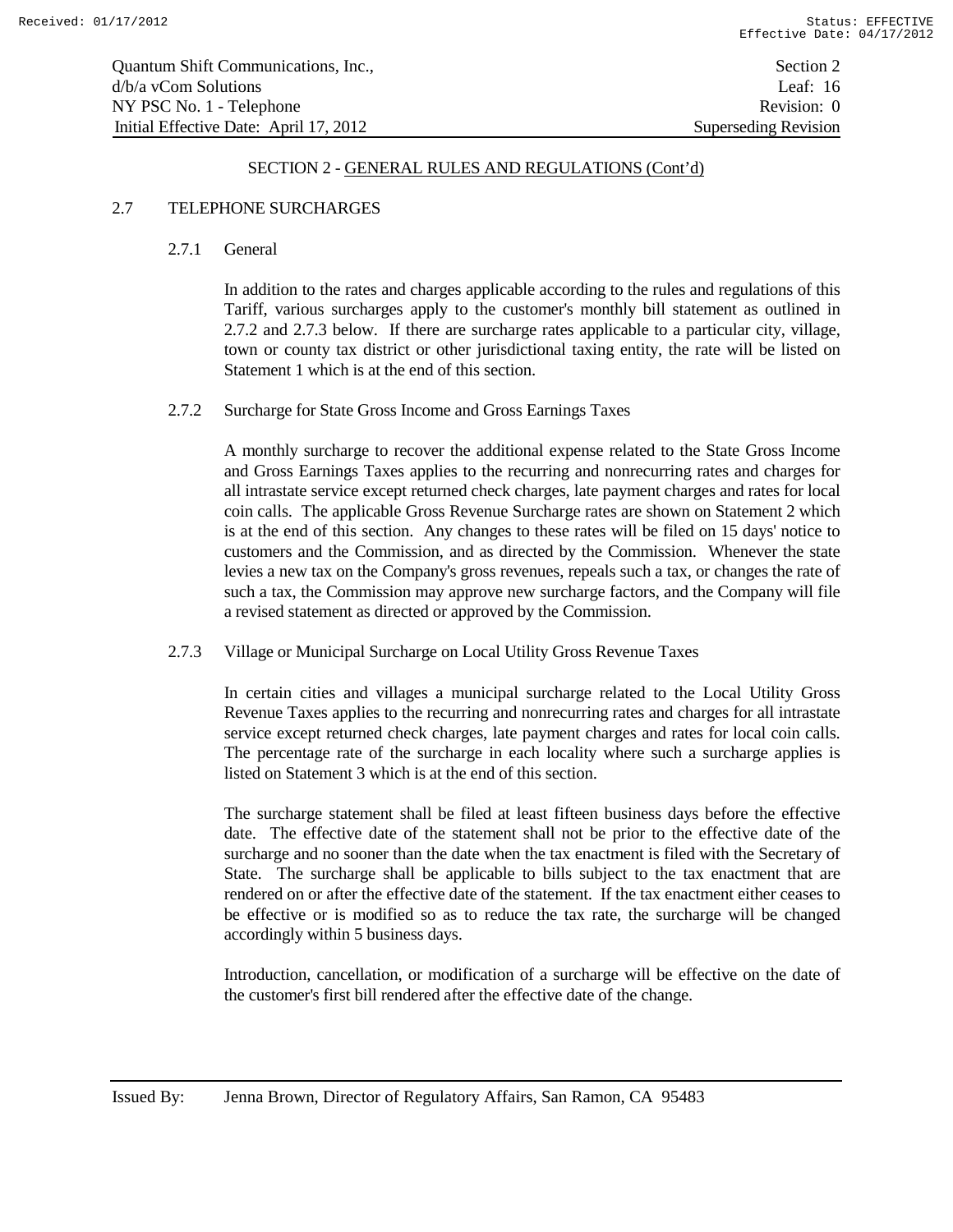## 2.8 SUSPENSION OR TERMINATION OF SERVICE

#### 2.8.1 Suspension or Termination for Nonpayment

In the event that any bill rendered or any deposit required is not paid, the Company may suspend service or terminate service until the bill or the required deposit has been paid. If service is suspended or terminated for nonpayment, the customer will be billed a Connection Charge as well as any payment due and any applicable deposits upon reconnection.

- A. Termination shall not be made until at least 20 days after written notification has been mailed to the billing address of the customer.
- B. Suspension will not be made until at least 8 days after written notification has been mailed to the customer and 20 days before the termination notice.

Telephone service shall only be suspended between 8:00 AM and 7:30 PM, on Monday through Thursday, and between 8:00 AM and 3:00 PM on Friday. It shall not be suspended or terminated for nonpayment on weekends, public holidays, other federal and state holidays proclaimed by the President or the Governor, or on days when the main business office of the Company is not open for business, or during the periods from December 23rd through December 26th or December 30th through January 1st.

2.8.2 Exceptions to Suspension and Termination

Telephone service shall not be suspended or terminated for:

- a. Nonpayment of bills rendered for charges other than telephone service or deposits requested in connection with telephone service;
- b. Nonpayment for service for which a bill has not been rendered;
- c. Nonpayment for service which have not been rendered;
- d. Nonpayment of any billed charge which is in dispute or for the nonpayment of a deposit which is in dispute during the period before a determination of the dispute is made by the Company in accordance with Company's complaint handling procedures. These procedures are in accordance with the Public Service Commission Rules and Regulations contained in Part 609 of 16 NYCRR.

Telephone service may be suspended or terminated for nonpayment of the undisputed portion of a disputed bill or deposit if the customer does not pay the undisputed portion after being asked to do so.

e. Nonpayment of backbilled amounts as outlined in 2.11.12.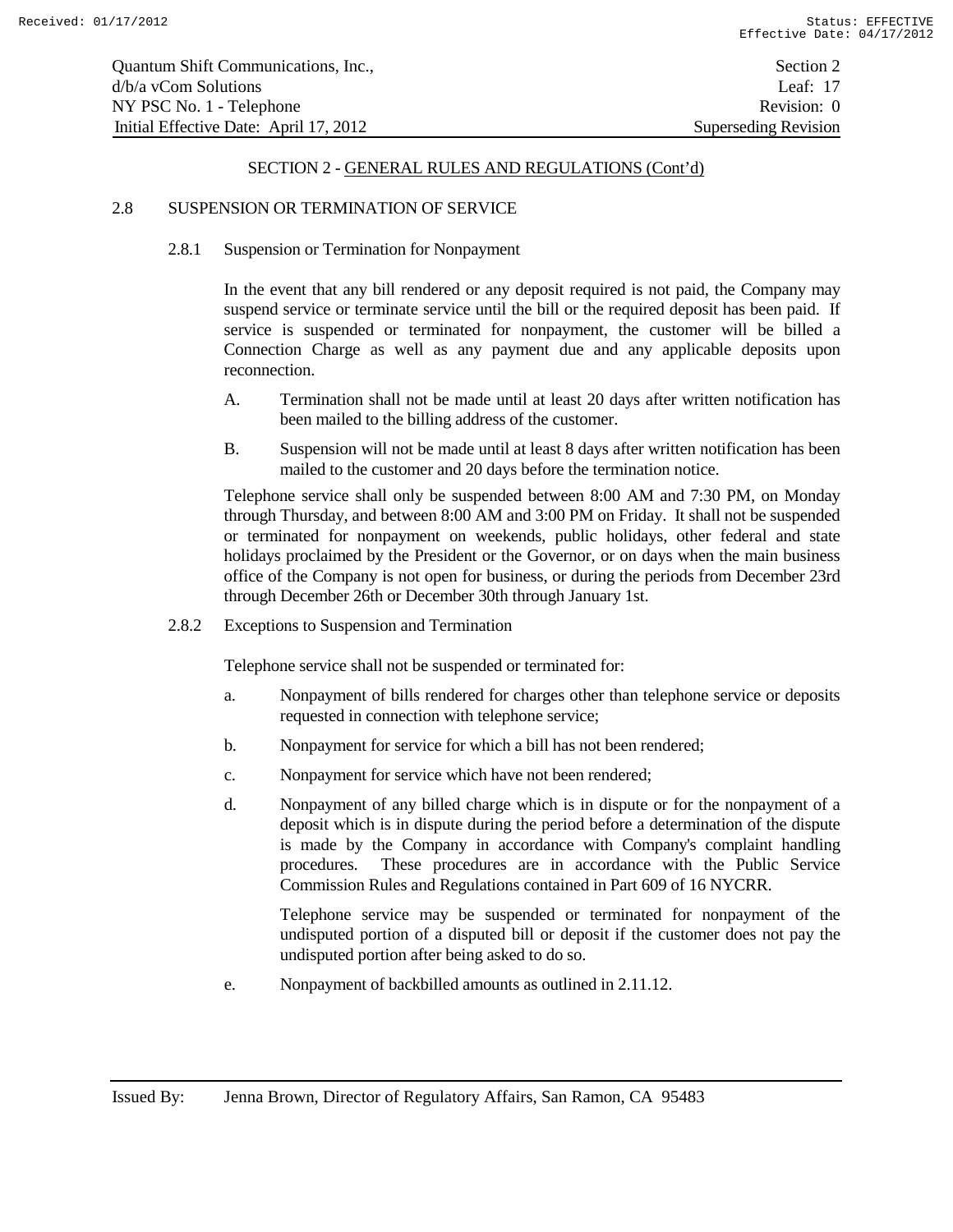# 2.8 SUSPENSION OR TERMINATION OF SERVICE (Cont'd)

#### 2.8.3 Verification of Nonpayment

Telephone service shall not be suspended or terminated for nonpayment of a bill rendered or a required deposit unless:

- a. The Company has verified, in a manner approved by the Public Service Commission, that payment has not been received at any office of the Company or at any office of an authorized collection agent through the end of the period indicated in the notice, and
- b. The Company has checked the customer's account on the day that suspension or termination is to occur to determine whether payment has been posted to the customer's account as of the opening of business on that day.

#### 2.8.4 Termination for Cause Other Than Nonpayment

a. General

The Company, after notice in writing to the customer and after having given the customer an appropriate opportunity to respond to such notice, may terminate service and sever the connection(s) from the customer's premises under the following conditions:

- 1. in the event of prohibited, unlawful or improper use of the facilities or service, or any other violation by the customer of the rules and regulations governing the facilities and service furnished, or
- 2. if, in the judgment of the Company, any use of the facilities or service by the customer may adversely affect the Company's personnel, plant, property or service. The Company shall have the right to take immediate action, including termination of the service and severing of the connection, without notice to the customer when injury or damage to telephone personnel, plant, property or service is occurring, or is likely to occur, or
- 3. in the event of unauthorized use, where the customer fails to take reasonable steps to prevent the unauthorized use of the facilities or service received from the Company, or
- 4. in the event that service is connected for a customer who is indebted to the Company for service or facilities previously furnished, that service may be terminated by the Company unless the customer satisfies the indebtedness within 20 days after written notification. See Section 2.11.7 regarding Deferred Payment Agreements.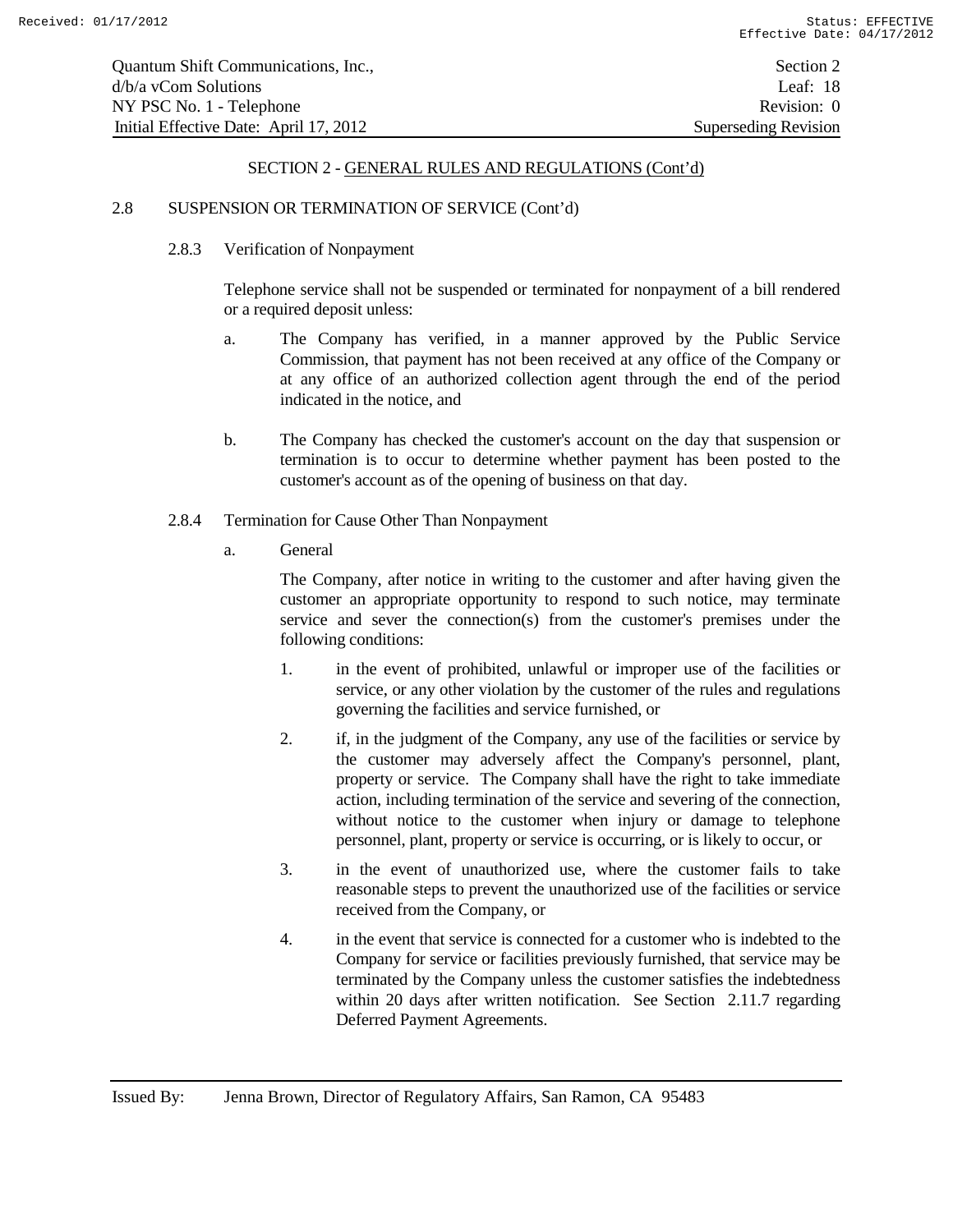## 2.8 SUSPENSION OR TERMINATION OF SERVICE (Cont'd)

- 2.8.4 Termination for Cause Other Than Nonpayment (Cont'd)
	- b. Prohibited, Unlawful or Improper Use of the Facilities or Service

Prohibited, unlawful or improper use of the facilities or service includes, but is not limited to:

- 1. The use of facilities or service of the Company without payment of tariff charges;
- 2. Calling or permitting others to call another person or persons so frequently or at such times of the day or in such manner as to harass, frighten, abuse or torment such other person or persons;
- 3. The use of profane or obscene language;
- 4. The use of the service in such a manner such that it interferes with the service of other customers or prevents them from making or receiving calls;
- 5. The use of a mechanical dialing device or recorded announcement equipment to seize a customer's line, thereby interfering with the customer's use of the service;
- 6. Permitting fraudulent use.
- c. Abandonment or Unauthorized Use of Facilities
	- 1. If it is determined that facilities have been abandoned, or are being used by unauthorized persons, or that the customer has failed to take reasonable steps to prevent unauthorized use, the Company may terminate telephone service.
	- 2. In the event that telephone service is terminated for abandonment of facilities or unauthorized use and service is subsequently restored to the same customer at the same location:
		- a. No charge shall apply for the period during which service had been terminated, and
		- b. Reconnection charges will apply when service is restored. However, no charge shall be made for reconnection if the service was terminated due to an error on the part of the Company.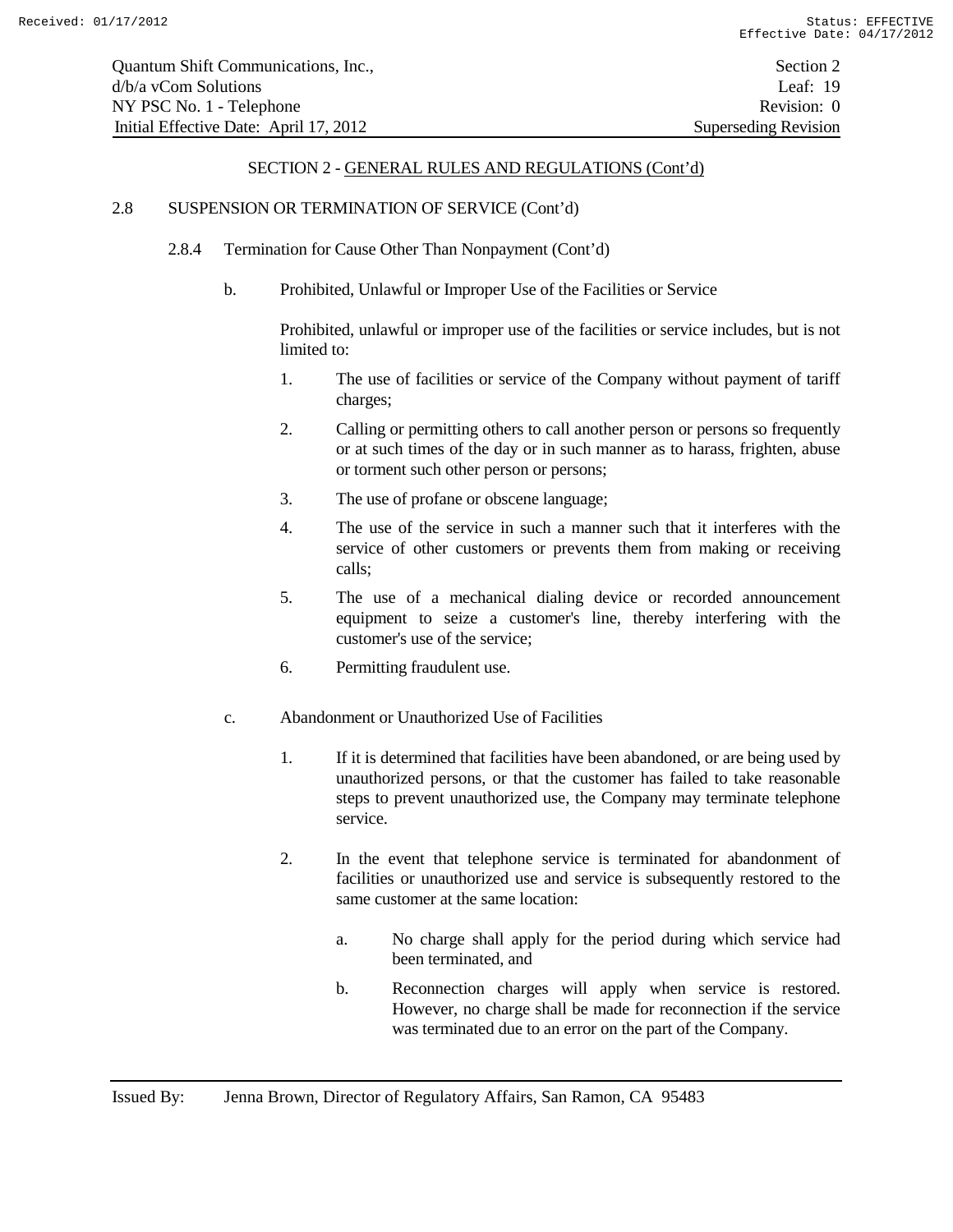## 2.8 SUSPENSION OR TERMINATION OF SERVICE (Cont'd)

- 2.8.4 Termination for Cause Other Than Nonpayment (Cont'd)
	- c. Change in the Company's Ability to Secure Access

Any change in the Company's ability (a) to secure and retain suitable facilities and rights for the construction and maintenance of the necessary circuits and equipment or (b) to secure and retain suitable space for its plant and facilities in the building where service is provided to the customer may require termination of a customer's service until such time as new arrangements can be made. No charges will be assessed the customer while service is terminated, and no connection charges will apply when the service is restored.

2.8.5 Emergency Termination of Service

The Company will immediately terminate the service of any customer, on request, when the customer has reasonable belief that the service is being used by an unauthorized person or persons. The Company may require that the request be submitted in writing as a follow-up to a request made by telephone.

# 2.9 ADDITIONAL PROVISIONS APPLICABLE TO BUSINESS CUSTOMERS

- 2.9.1 Application of Rates
	- a. Business rates as described in Section 6 and shown in the Rates Section apply to service furnished:
		- 1. In office buildings, stores, factories and all other places of a business nature;
		- 2. In hotels, apartment houses, clubs and boarding and rooming houses except when service is within the customer's domestic establishment and no business listings are provided; colleges, hospitals and other institutions; and in churches except when service is provided to an individual of the clergy for personal use only and business service is already established for the church at the same location;
		- 3. At any location when the listing or public advertising indicates a business or a profession;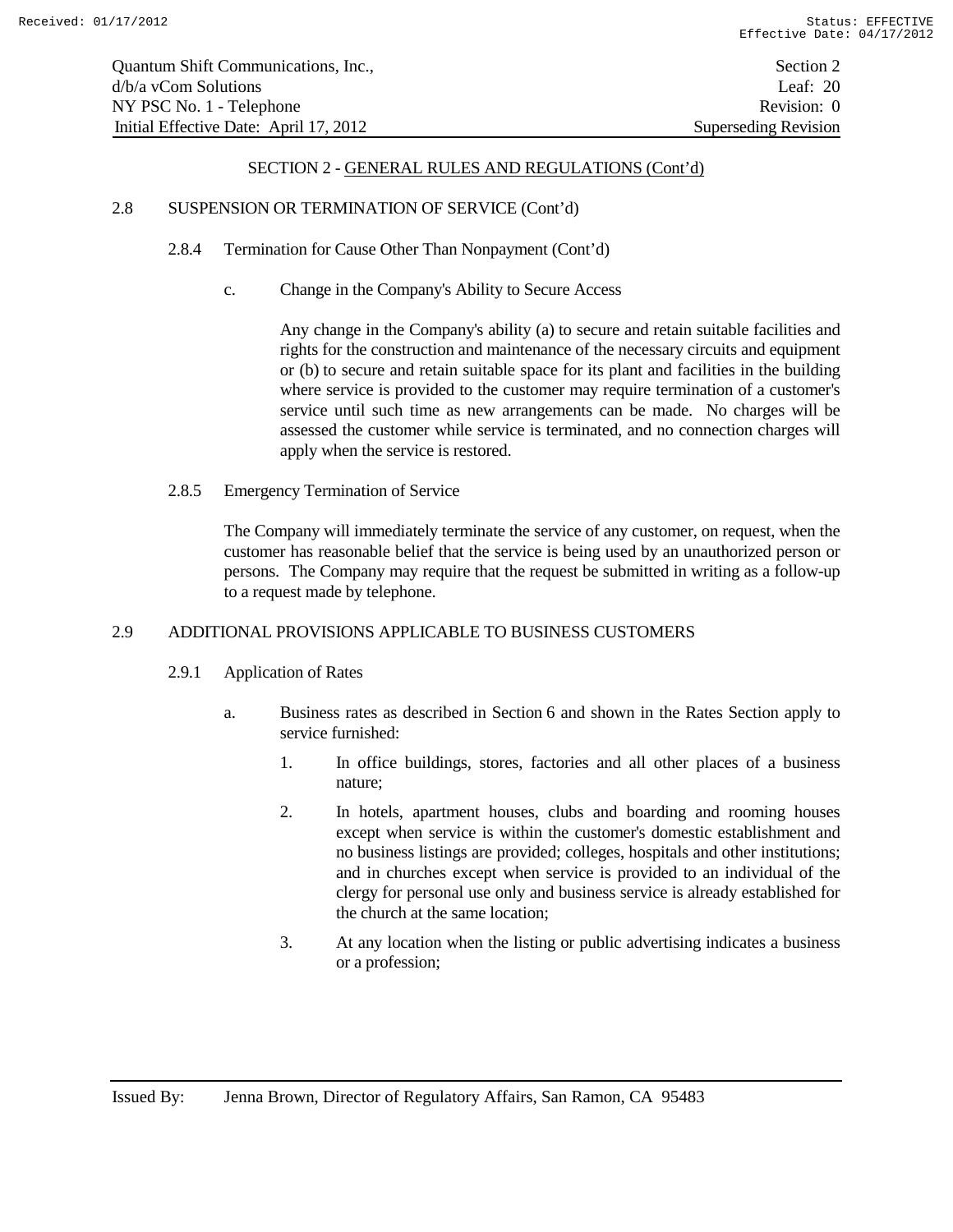#### 2.9 ADDITIONAL PROVISIONS APPLICABLE TO BUSINESS CUSTOMERS (Cont'd)

- 2.9.1 Application of Rates (Cont'd)
	- a. (Cont'd)
		- 4. At any location where the service includes an extension which is at a location where business rates apply unless the extension is restricted to incoming calls;
		- 5. At any location where the customer resells or shares exchange service;
	- b. The use of business facilities and service is restricted to the customer, customers, agents and representatives of the customer, and joint users.
- 2.9.2 Telephone Number Changes

When a business customer requests a telephone number change, the referral period for the disconnected number is 180 days.

When service in an existing location is continued for a new customer, the existing telephone number may be retained by the new customer only if the former customer consents in writing, and if all charges against the account are paid or assumed by the new customer.

2.9.3 Deposits

Deposits will be returned to a customer upon cancellation of service or after one year, whichever event occurs first, unless the customer is delinquent in payment, in which case the Company will continue to retain the deposit until the delinquency is satisfied. If a service is involuntarily discontinued, the deposit is applied against the final bill, and any balance is returned to the customer.

2.9.4 Dishonored Checks

If a customer who has received a notice of discontinuance pays the bill with a check that is subsequently dishonored, the account remains unpaid and the Company is not required to issue any additional notice before disconnecting service.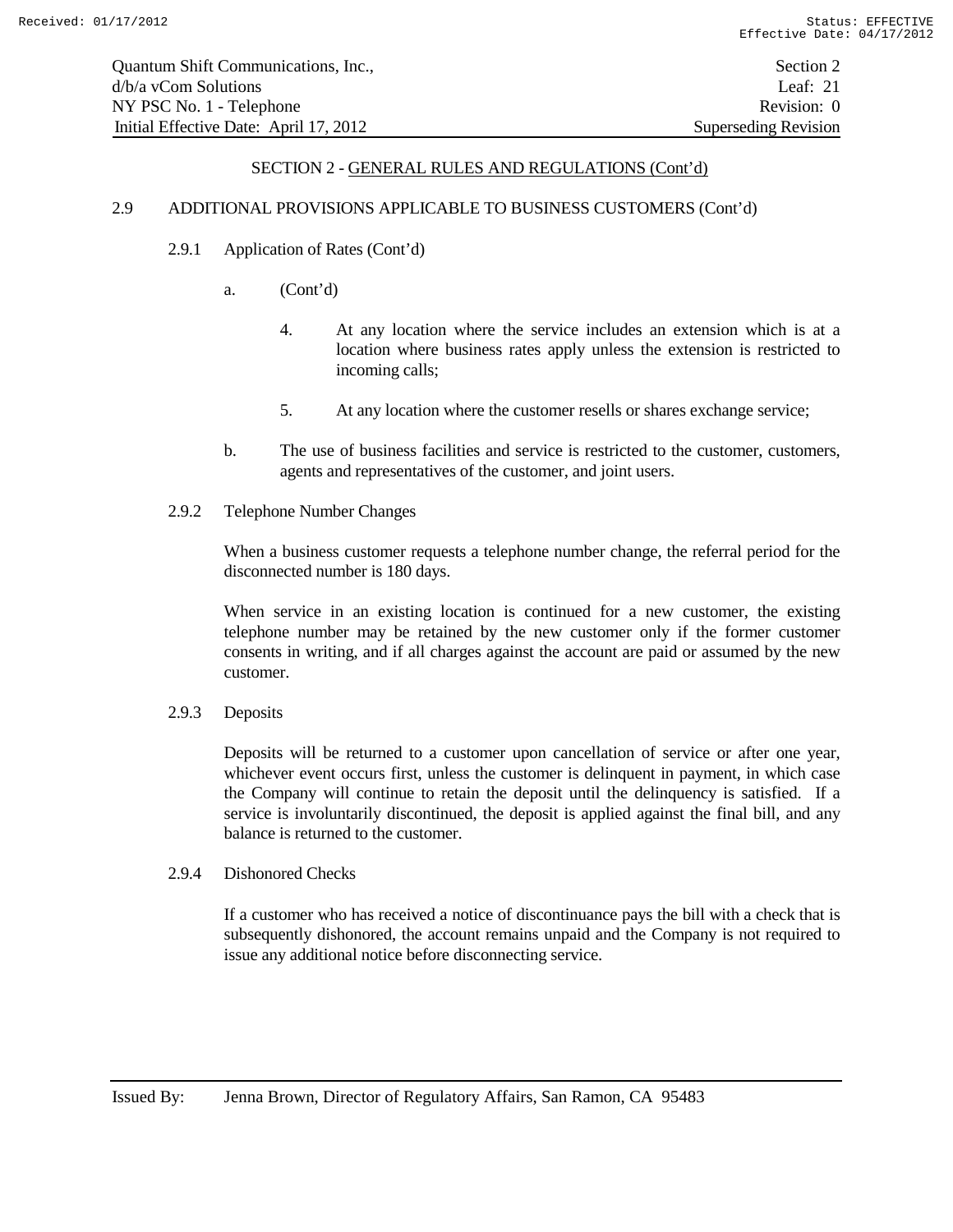| Quantum Shift Communications, Inc.,    | Section 2                   |
|----------------------------------------|-----------------------------|
| $d/b/a$ vCom Solutions                 | Leaf: 22                    |
| NY PSC No. 1 - Telephone               | Revision: 0                 |
| Initial Effective Date: April 17, 2012 | <b>Superseding Revision</b> |

# 2.10 ALLOWANCES FOR INTERRUPTIONS IN SERVICE

Interruptions in service, which are not due to the negligence of, non-compliance with the provisions of this Tariff by the Customer, the operation or malfunction of the facilities, power, or equipment provided by the Customer, will be credited to the Customer as set forth below for the part of the service that the interruption affects. A credit allowance will be made when an interruption occurs because of a failure of any component furnished by the Company under this Tariff.

#### 2.10.1 Credit for Interruptions

- a. An interruption period begins when the Customer reports a service, facility, or circuit to be interrupted and releases it for testing and repair. An interruption period ends when the service, facility, or circuit is operative. If the Customer reports a service, facility, or circuit to be inoperative but declines to release it for testing and repair, it is considered to be impaired, but not interrupted.
- b. For calculating credit allowances, every month is considered to have 30 days. A credit allowance is applied on a pro rata basis against the rates specified hereunder and is dependent upon the length of the interruption. Only those facilities on the interrupted portion of the circuit will receive a credit.
- c. A credit allowance will be given, upon request of the customer to the business office, for interruptions of 30 minutes or more. Credit allowances will be calculated as follows:
	- i. if interruption continues for less than 24 hours:
		- a) 1/30th of the monthly rate if it is the first interruption in the same billing period.
		- b) 2/30ths of the monthly rate if there was a previous interruption of at least 24 hours in the same billing period.
	- ii. if interruption continues for more than 24 hours:
		- a) if caused by storm, fire, flood or other condition out of Company's control, 1/30th of the monthly rate for each 24 hours of interruption.
		- b) for other interruption, 1/30 of the monthly rate for the first 24 hours and 2/30ths of such rate for each additional 24 hours (or fraction thereof); however, if service is interrupted for over 24 hours, more than once in the same billing period, the 2/30ths allowance applies to the first 24 hours of the second and subsequent interruptions

Two or more interruptions of 15 minutes or more during any one 24-hour period shall be considered as one interruption.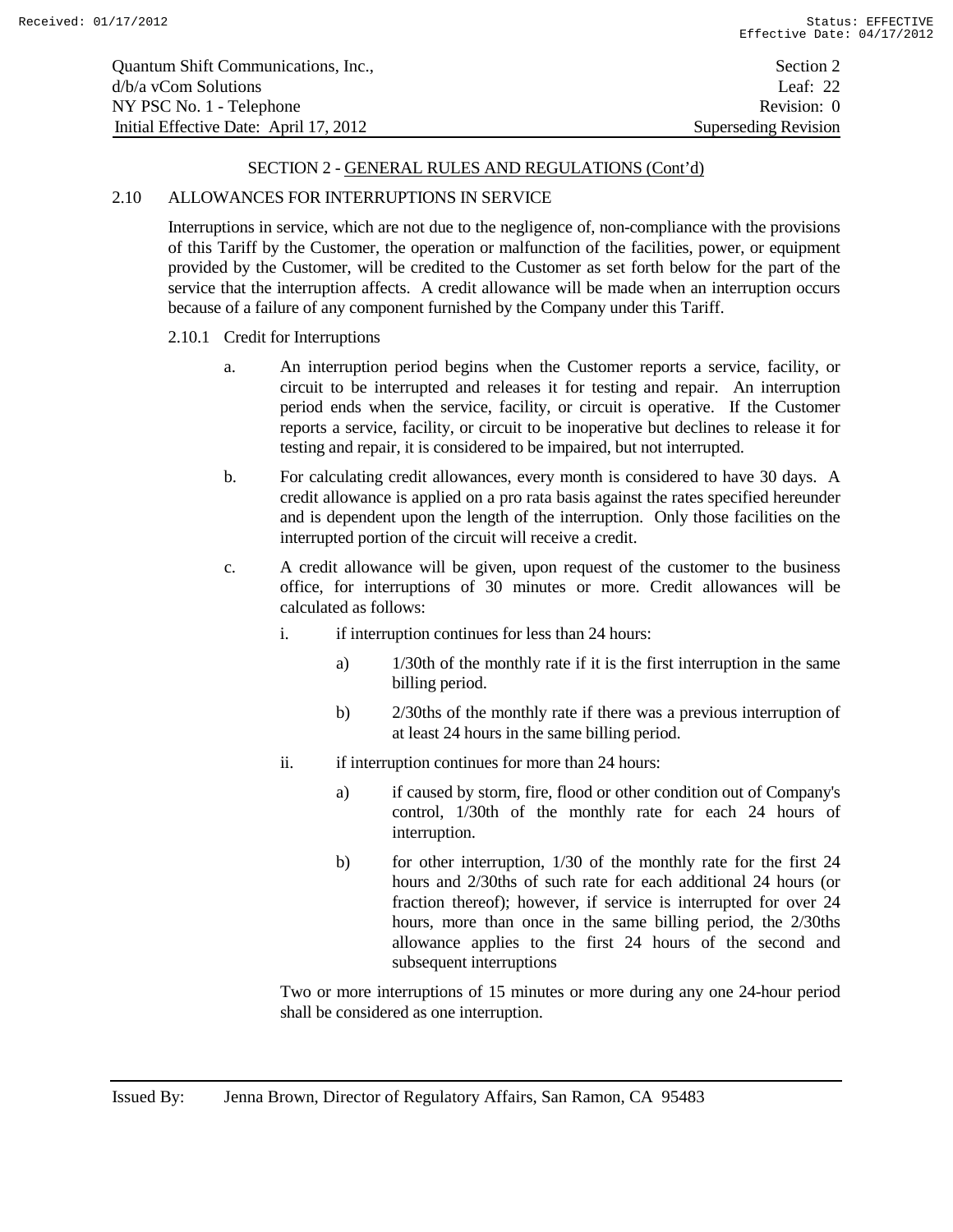#### 2.10 ALLOWANCES FOR INTERRUPTIONS IN SERVICE (Cont'd)

#### 2.10.1 Credit for Interruptions (Cont'd)

d. Credit to Customer

Credits attributable to any billing period for interruptions of service shall not exceed the total charges for that period for the service and facilities furnished by the Company rendered useless or substantially impaired.

e. "Interruption" Defined

For the purpose of applying this provision, the word "interruption" shall mean the inability to complete calls either incoming or outgoing or both due to equipment malfunction or human errors. "Interruption" does not include and no allowance shall be given for service difficulties such as slow dial tone, circuits busy or other network and/or switching capacity shortages. Nor shall the interruption allowance apply where service is interrupted by the negligence or willful act of the subscriber or where the Company, pursuant to the terms of the Tariff, suspends or terminates service because of nonpayment of bills due to the company, unlawful or improper use of the facilities or service, or any other reason covered by the Tariff. No allowance shall be made for interruptions due to electric power failure where, by the provisions of this Tariff, the subscriber is responsible for providing electric power. Allowance for interruptions of message rate service will not affect the subscriber's local call allowance during a given billing period.

2.10.2 Limitations on Credit Allowances

No credit allowance will be made for:

- a) interruptions due to the negligence of, or non-compliance with the provisions of this Tariff, by any party other than the Company, including but not limited to the customer, authorized user, or other common carriers connected to, or providing service connected to, the service of the Company or to the Company's facilities;
- b) interruptions due to the failure or malfunction of non-Company equipment, including service connected to customer provided electric power;
- c) interruptions of service during any period in which the Company is not given full and free access to its facilities and equipment for the purpose of investigating and correcting interruptions;
- d) interruptions of service during any period when the customer has released service to the Company for maintenance purposes or for implementation of a customer order for a change in service arrangements;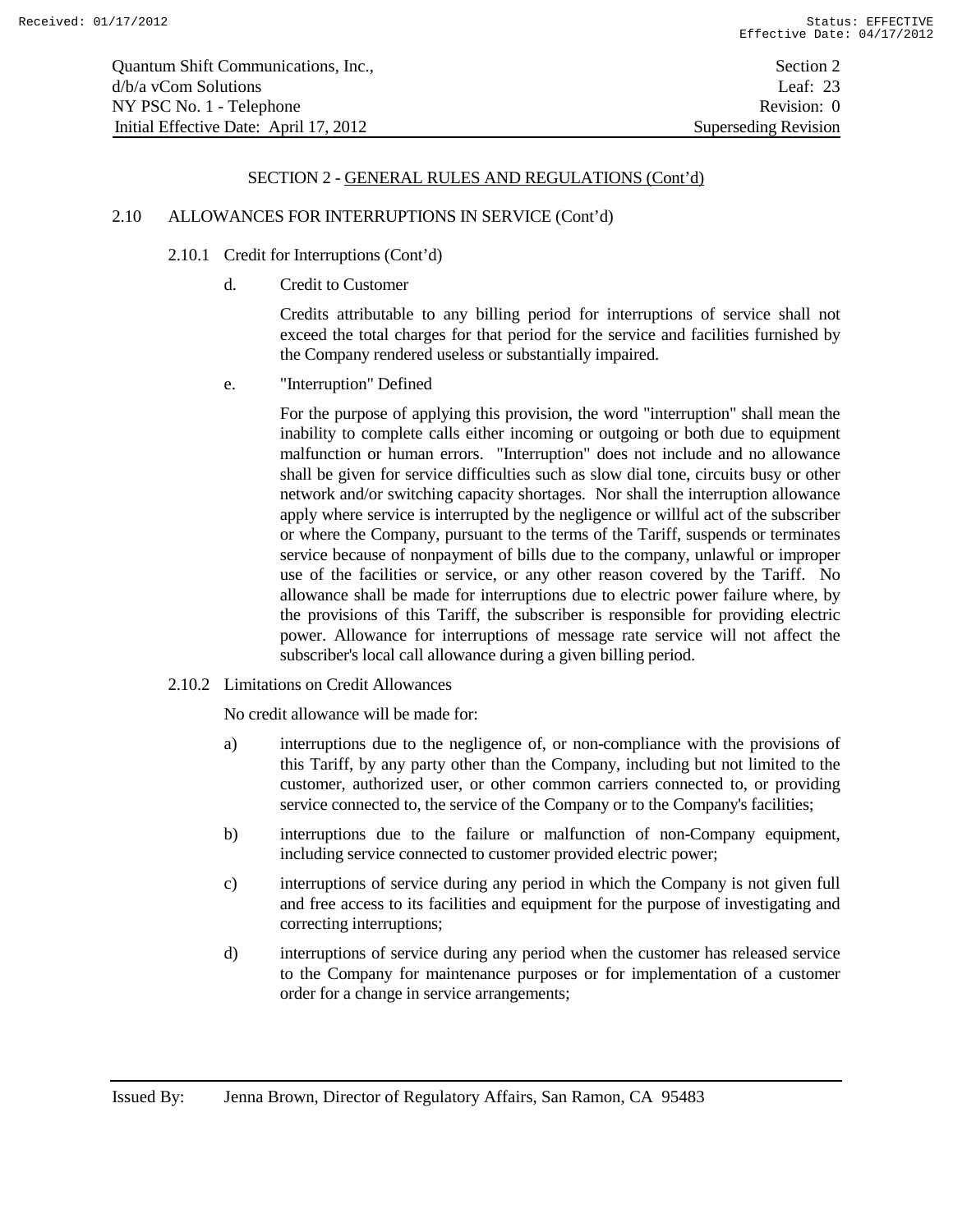#### 2.11 AUTOMATIC NUMBER IDENTIFICATION

## 2.11.1 Regulations

The Company will provide Automatic Number Identification (ANI) associated with an intrastate service, by tariff, to any entity (ANI recipient), only under the following terms and conditions:

- 1) The ANI recipient or its designated billing agent may use or transmit ANI information to third parties for billing and collection, routing, screening, ensuring network performance, and completion of a telephone subscriber's call or transaction, or for performing a service directly related to the telephone subscriber's original call or transaction.
- 2) The ANI recipient may offer to any telephone subscriber with whom the ANI recipient has an established customer relationship, a product or service that is directly related to products or service previously purchased by the telephone subscriber from the ANI recipient.
- 3) The ANI recipient or its designated billing agent is prohibited from utilizing ANI information to establish marketing lists or to conduct outgoing marketing calls, except as permitted by the preceding paragraph, unless the ANI recipient obtains the prior written consent of the telephone subscriber permitting the use of ANI information for such purposes. The foregoing provisions notwithstanding, no ANI recipient or its designated billing agent may utilize ANI information if prohibited elsewhere by law.
- 4) The ANI recipient or its designated billing agent is prohibited from reselling, or otherwise disclosing ANI information to any other third party for any use other than those listed in Provision 1, unless the ANI recipient obtains the prior written consent of the subscriber permitting such resale or disclosure.
- 5) Telephone Corporations must make reasonable efforts to adopt and apply procedures designed to provide reasonable safeguards against the aforementioned abuses of ANI.
- 6) Violation of any of the foregoing terms and conditions by any ANI recipient other than a Telephone Corporation shall result, after a determination through the Commission's complaint process, in suspension of the transmission of ANI by the Telephone Corporation until such time as the Commission receives written confirmation from the ANI recipient that the violations have ceased or have been corrected. If the Commission determines that there have been three or more separate violations in a 24 month period, delivery of ANI to the offending party shall be terminated under terms and conditions determined by the Commission.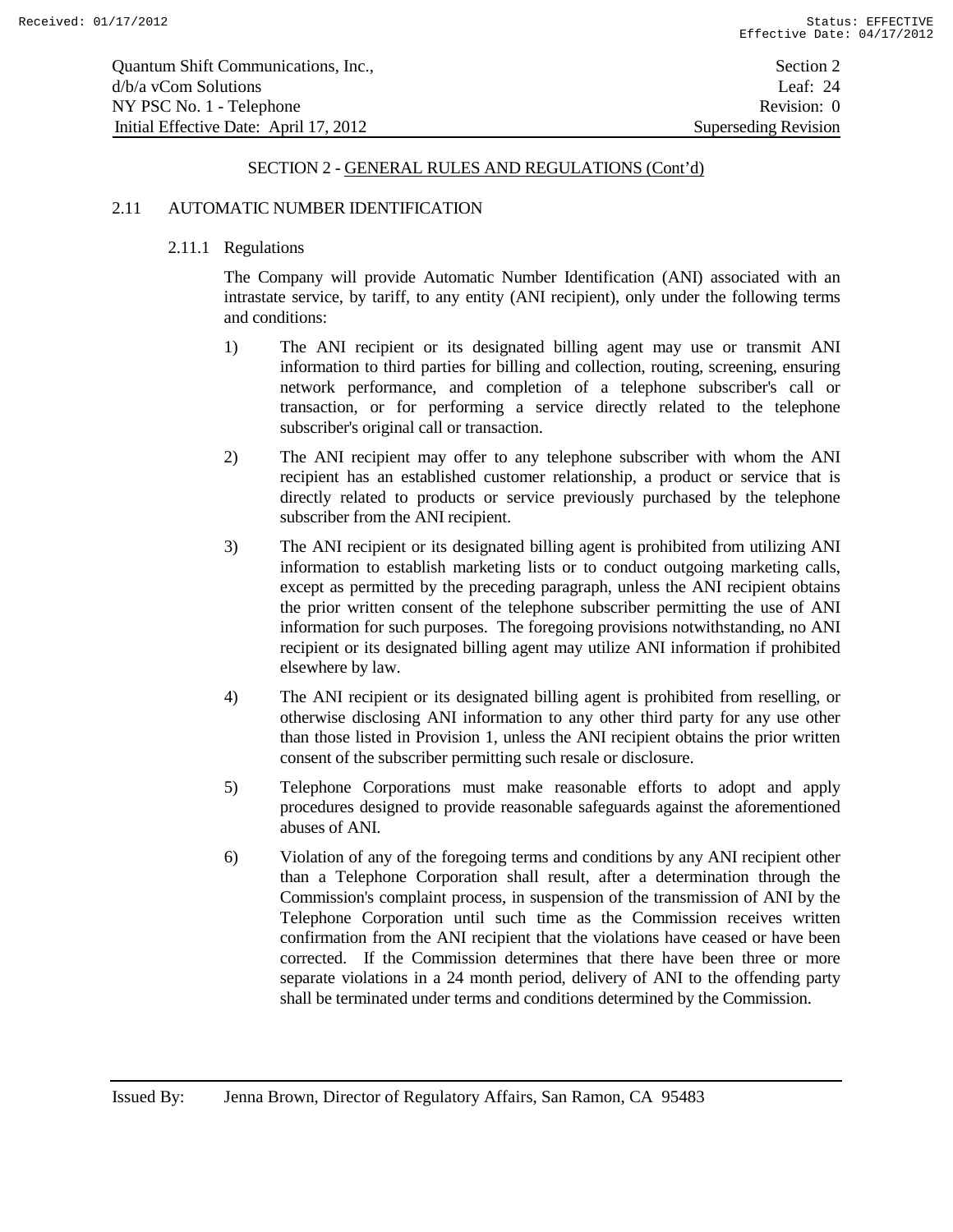| Quantum Shift Communications, Inc.,    | Section 2                   |
|----------------------------------------|-----------------------------|
| $d/b/a$ vCom Solutions                 | Leaf: $25$                  |
| NY PSC No. 1 - Telephone               | Revision: 0                 |
| Initial Effective Date: April 17, 2012 | <b>Superseding Revision</b> |

# 2.11 ALLOWANCES FOR INTERRUPTIONS IN SERVICE (Cont'd)

2.11.2 Terms and Conditions

Violation of any of the foregoing terms and conditions by a Telephone Corporation may result in Commission prosecution of penalty and enforcement proceedings pursuant to Section 24, 25 and 26 of the Public Service Law.

# 2.12 EMERGENCY/ CRISIS/ DISASTER RESTORATION AND PROVISIONING - TELECOMMUNICATIONS SERVICE PRIORITY

# 2.12.1 General

- a. The Telecommunications Service Priority (TSP) Program is a federal program used to identify and prioritize telecommunications services that support national security or emergency preparedness (NS/EP) missions. NS/EP services are defined as those telecommunications services which are used to maintain a state of readiness or respond to and manage any event or crisis which causes or could cause injury or harm to the population, damage or loss to property, or degrades or threatens the NS/EP posture of the United States. TSP restoration and/or provisioning shall be provided in accordance with Part 64, Appendix A of the Federal Communications Commission's Rules and Regulations (47 C.F.R.), and the "Service Vendor Handbook For The Telecommunications Service Priority (TSP) Program" and the "Service User Manual for the Telecommunications Service Priority (TSP) System" (NCS Manual 3-1-1) (Service User Manual) issued and updated as necessary by the Office of Priority Telecommunications (OPT) of the National Communications System. Any changes to or reissuance of these regulations or manuals supersede tariff language contained herein.
- b. The TSP program has two components, restoration and provisioning.
	- 1. A restoration priority is applied to new or existing telecommunications services to ensure restoration before any other services during a service outage. TSP restoration priorities must be requested and assigned before a service outage occurs.
	- 2. A provisioning priority is obtained to facilitate priority installation of new telecommunications services during a service outage. Provisioning on a priority basis becomes necessary when an end-user has an urgent requirement for a new NS/EP service that must be installed immediately or by a specific due date that can be met only by a shorter than standard or expedited Company provisioning time frame. As a matter of general practice, existing TSP services will be restored before provisioning new TSP services.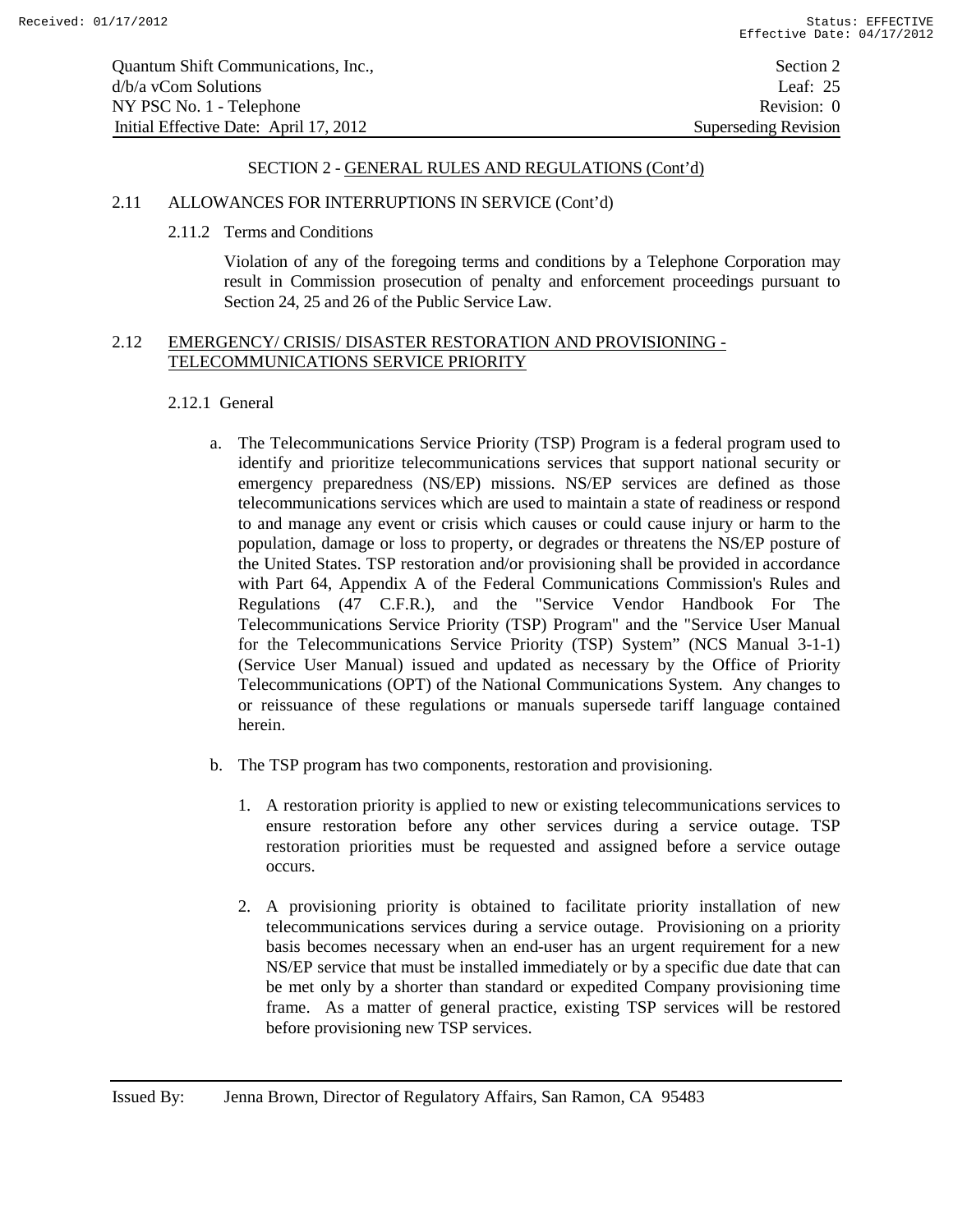Quantum Shift Communications, Inc., Section 2 d/b/a vCom Solutions Leaf: 26 NY PSC No. 1 - Telephone Revision: 0 Initial Effective Date: April 17, 2012 Superseding Revision

#### SECTION 2 - GENERAL RULES AND REGULATIONS (Cont'd)

# 2.12 EMERGENCY/ CRISIS/ DISASTER RESTORATION AND PROVISIONING - TELECOMMUNICATIONS SERVICE PRIORITY (Cont'd)

2.12.2 TSP Request Process – Restoration

To request a TSP restoration priority assignment, a prospective TSP user must:

- a. Determine that the user's telecommunications service supports an NS/EP function under one of the following four TSP categories.
	- 1. National Security Leadership
	- 2. National Security Posture and U.S. Population Attack Warning
	- 3. Public Health, Safety, and Maintenance of Law and Order
	- 4. Public Welfare and Maintenance of National Economic Posture
- b. Identify the priority level to be requested for the telecommunications service. The priority level is determined by the end-user's TSP category and service profile. The service profile defines the user's level of support to the portion of the telecommunications service that the user owns and operates, such as customer premises equipment or wiring. The five levels of priority and seven element groups that define the service profile are contained in the Service User Manual.
- c. Complete the TSP Request for Service Users form (SF 315) available on the National Communications System (NCS) website (http://tsp.ncs.gov/).

For non-federal users, have their TSP requests approved by a federal agency sponsor. Non-federal users should contact the OPT, at the NCS website (http://tsp.ncs.gov/), for information on identifying a sponsor for TSP requests.

- d. Submit the SF 315 to the OPT.
- e. Upon receipt of the TSP Authorization Code from the OPT, notify the Company, and include the TSP Authorization Code in any service order to the Company requesting restoration of NS/EP services.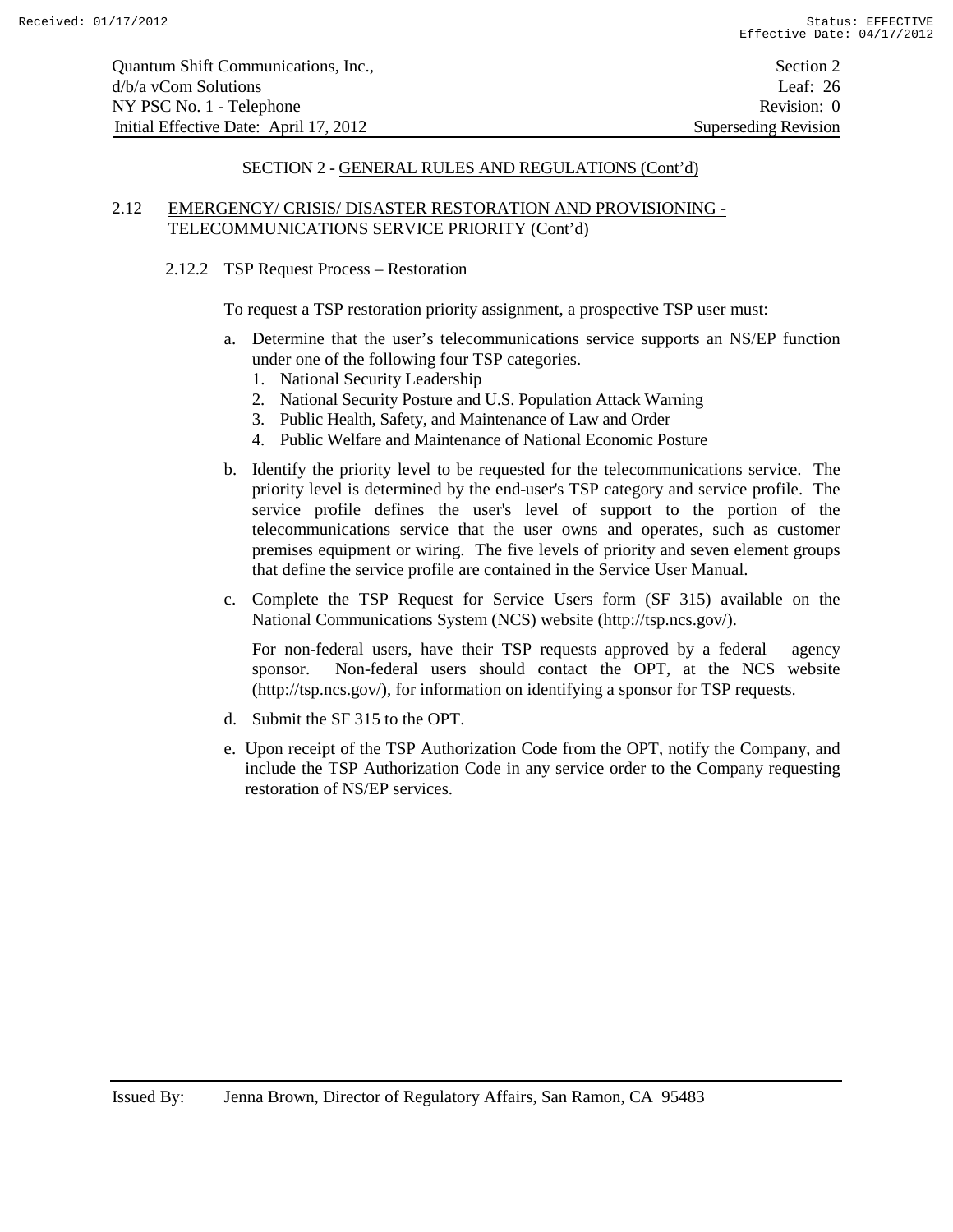| Quantum Shift Communications, Inc.,    | Section 2                   |
|----------------------------------------|-----------------------------|
| $d/b/a$ vCom Solutions                 | Leaf: $27$                  |
| NY PSC No. 1 - Telephone               | Revision: 0                 |
| Initial Effective Date: April 17, 2012 | <b>Superseding Revision</b> |

# 2.12 EMERGENCY/ CRISIS/ DISASTER RESTORATION AND PROVISIONING - TELECOMMUNICATIONS SERVICE PRIORITY (Cont'd)

#### 2.12.3 TSP Request Process – Provisioning

To request a TSP provisioning priority assignment, a prospective TSP user must follow the same steps listed in 212.2.a. -- 2.12.2.e above for restoration priority assignment except for the following differences. The user should:

- a. Certify that its telecommunications service is an Emergency service. Emergency services are those that support one of the NS/EP functions listed in 212.2.a. above and are so critical that they must be provisioned at the earliest possible time, without regard to cost to the user.
- b. Verify that the Company cannot meet the service due date without a TSP assignment.
- c. Obtain approval from the end-user's invocation official to request a provisioning priority. Invocation officials are designated individuals with the authority to request TSP provisioning for a telecommunications service, and include the head or director of a federal agency, commander of a unified/specified military command, chief of a military service, commander of a major military command, or state governor.
- 2.12.4 Responsibilities of the End-User

End-users or entities acting on their behalf must perform the following:

- a. Identify telecommunications services requiring priority.
- b. Request, justify, and revalidate all priority level assignments. Revalidation must be completed every 2 years, and must be done before expiration of the end-user's TSP Authorization Code(s).
- c. Accept TSP services by the service due dates.
- d. Have Customer Premises Equipment (CPE) and Customer Premises Wiring (CPW) available by the requested service due date and ensure (through contractual means or otherwise) priority treatment for CPE and CPW necessary for end-to-end service continuity.
- e. Pay the Company any authorized costs associated with priority services.
- f. Report to the Company any failed or unusable services with priority levels.
- g. Designate a 24-hour point of contact for each TSP request and appraise the OPT.
- h. Cooperate with the OPT during reconciliation (comparison of NS/EP service information and resolution of any identified discrepancies) and revalidation.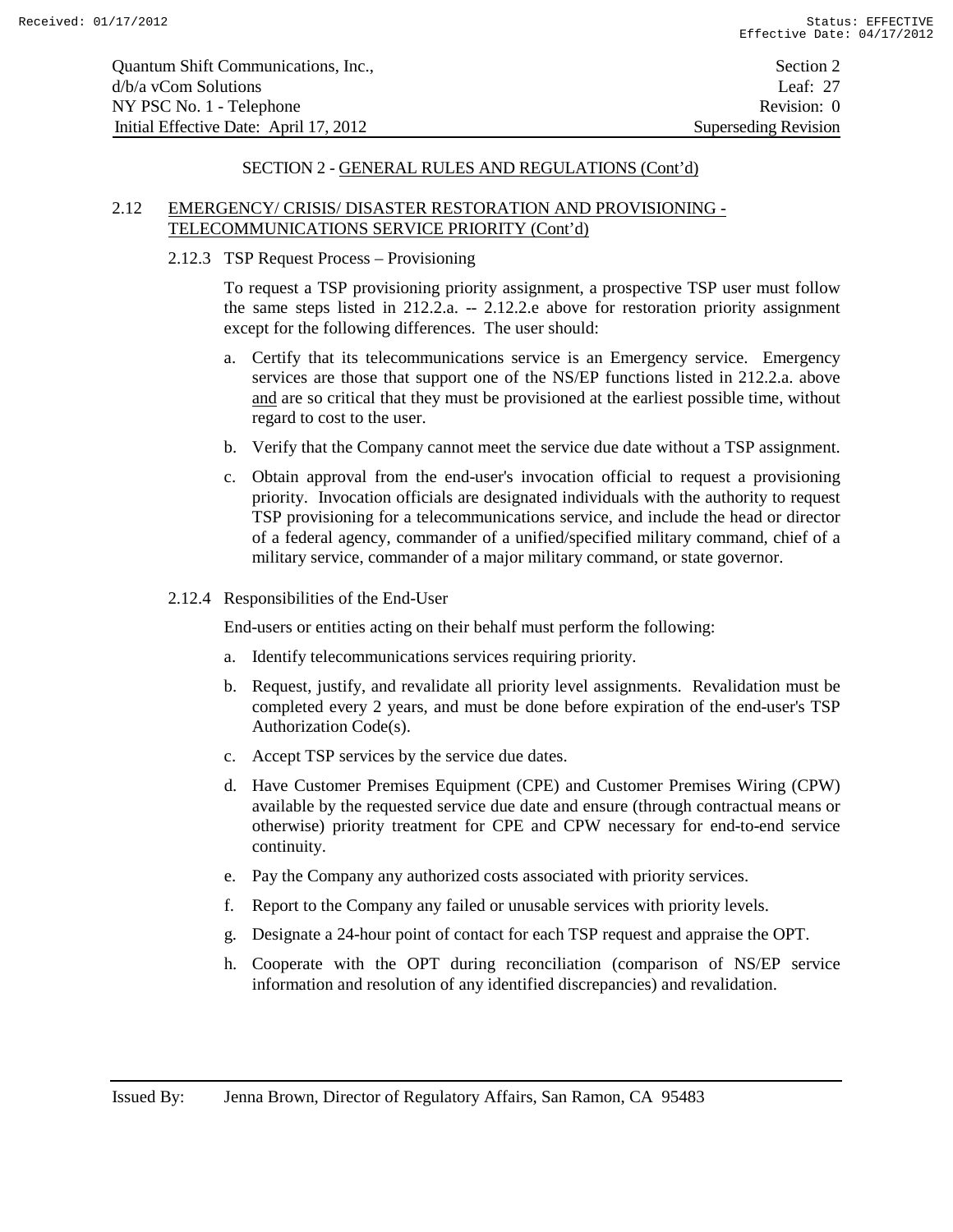Quantum Shift Communications, Inc., Section 2 d/b/a vCom Solutions Leaf: 28 NY PSC No. 1 - Telephone Revision: 0 Initial Effective Date: April 17, 2012 Superseding Revision

#### SECTION 2 - GENERAL RULES AND REGULATIONS (Cont'd)

# 2.12 EMERGENCY/ CRISIS/ DISASTER RESTORATION AND PROVISIONING - TELECOMMUNICATIONS SERVICE PRIORITY (Cont'd)

#### 2.12.5 Responsibilities of the Company

The Company will perform the following:

- a. Provide TSP service only after receipt of a TSP authorization code.
- b. Revoke TSP services at the direction of the end-user or OPT.
- c. Ensure that TSP Program priorities supersede any other telecommunications priority that may be provided (other than control services and order wires).
- d. Designate a 24-hour point of contact to receive reports of TSP service outages from TSP service users.
- e. Designate a 24-hour point of contact to coordinate TSP processes with the OPT.
- f. Confirm completion of TSP service order activity to the OPT.
- g. Participate in reconciliation of TSP information at the request of the OPT.
- h. Ensure that all subcontractors complete reconciliation of TSP information with the service vendor.
- i. Ensure that other carriers supplying underlying facilities are provided information necessary to implement priority treatment of facilities that support NS/EP services.
- j. Assist in ensuring that priority level assignments of NS/EP services are accurately identified "end-to-end" by providing to subcontractors and interconnecting carriers the restoration priority level assigned to a service.
- k. Disclose content of the NS/EP TSP database only as may be required by law.
- l. Comply with regulations and procedures supplemental to and consistent with guidelines issued by the OPT.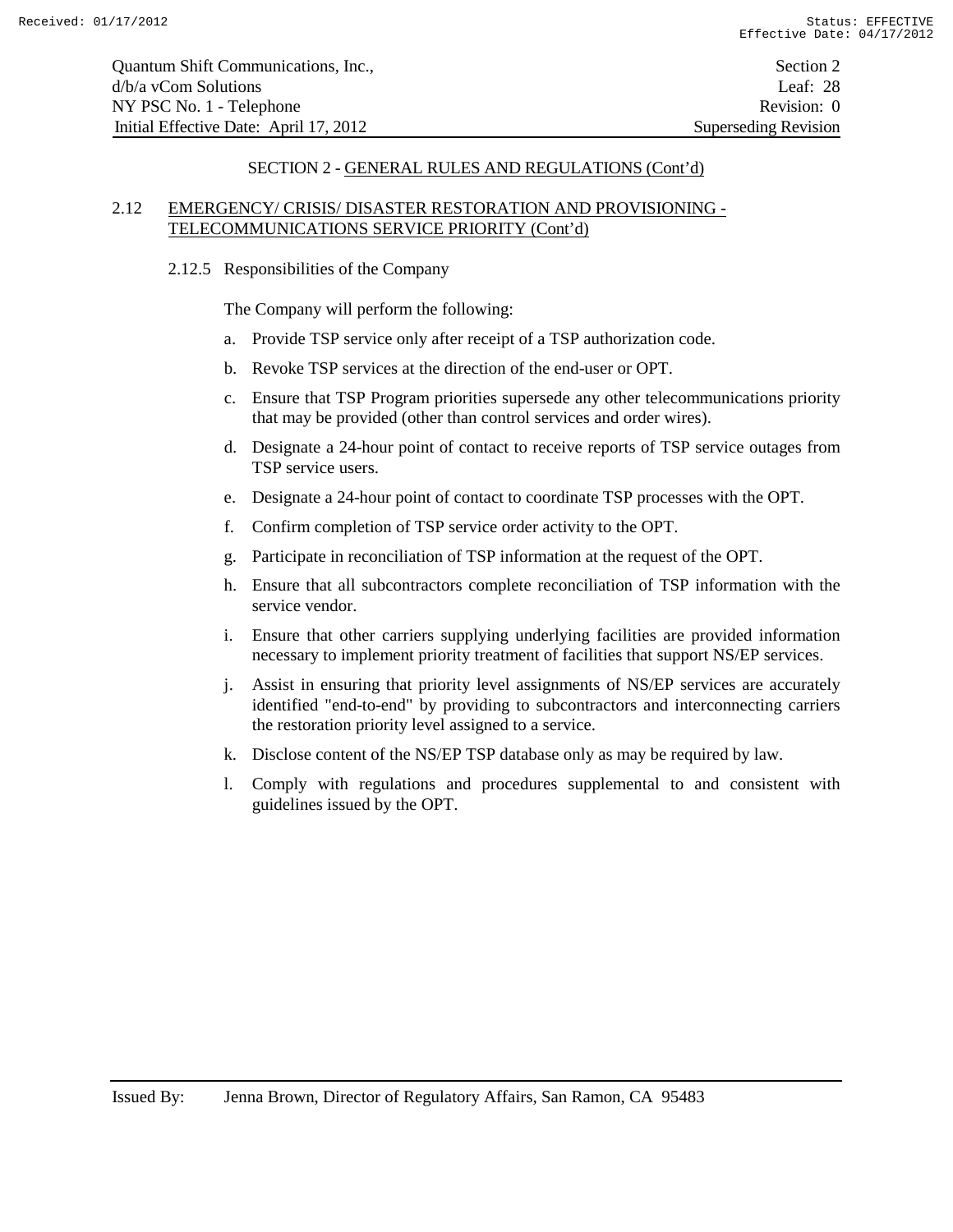Quantum Shift Communications, Inc., Section 2 d/b/a vCom Solutions Leaf: 29 NY PSC No. 1 - Telephone Revision: 0 Initial Effective Date: April 17, 2012 Superseding Revision

#### SECTION 2 - GENERAL RULES AND REGULATIONS (Cont'd)

#### 2.12 EMERGENCY/ CRISIS/ DISASTER RESTORATION AND PROVISIONING - TELECOMMUNICATIONS SERVICE PRIORITY (Cont'd)

#### 2.12.6. Preemption

When spare facilities are not available, it may be for the Company to preempt the facilities required to provision or restore a TSP service. When preemption is necessary, non-TSP services may be preempted based on the Company's best judgment. If no suitable spare or non-TSP services are available, the Company may preempt an existing TSP service to restore a TSP service with a higher restoration priority assignment. When preemption is necessary, prior consent of the service user whose service will be preempted is not required; however, the Company will make every reasonable effort to notify the preempted customer of the action to be taken.

#### 2.12.7. Rates

The following rates and charges are in addition to all other rates and charges that may be applicable for other services that may be furnished under the provisions of this tariff which operate in conjunction with the TSP System. This includes, but is not limited to, Maintenance of Service.

|                                 | Minimum     | Maximum     |
|---------------------------------|-------------|-------------|
|                                 | Per Circuit | Per Circuit |
| <b>Monthly Recurring Charge</b> | \$ 00.00    | \$ 20.00    |
| Nonrecurring Charge             | \$100.00    | \$190.00    |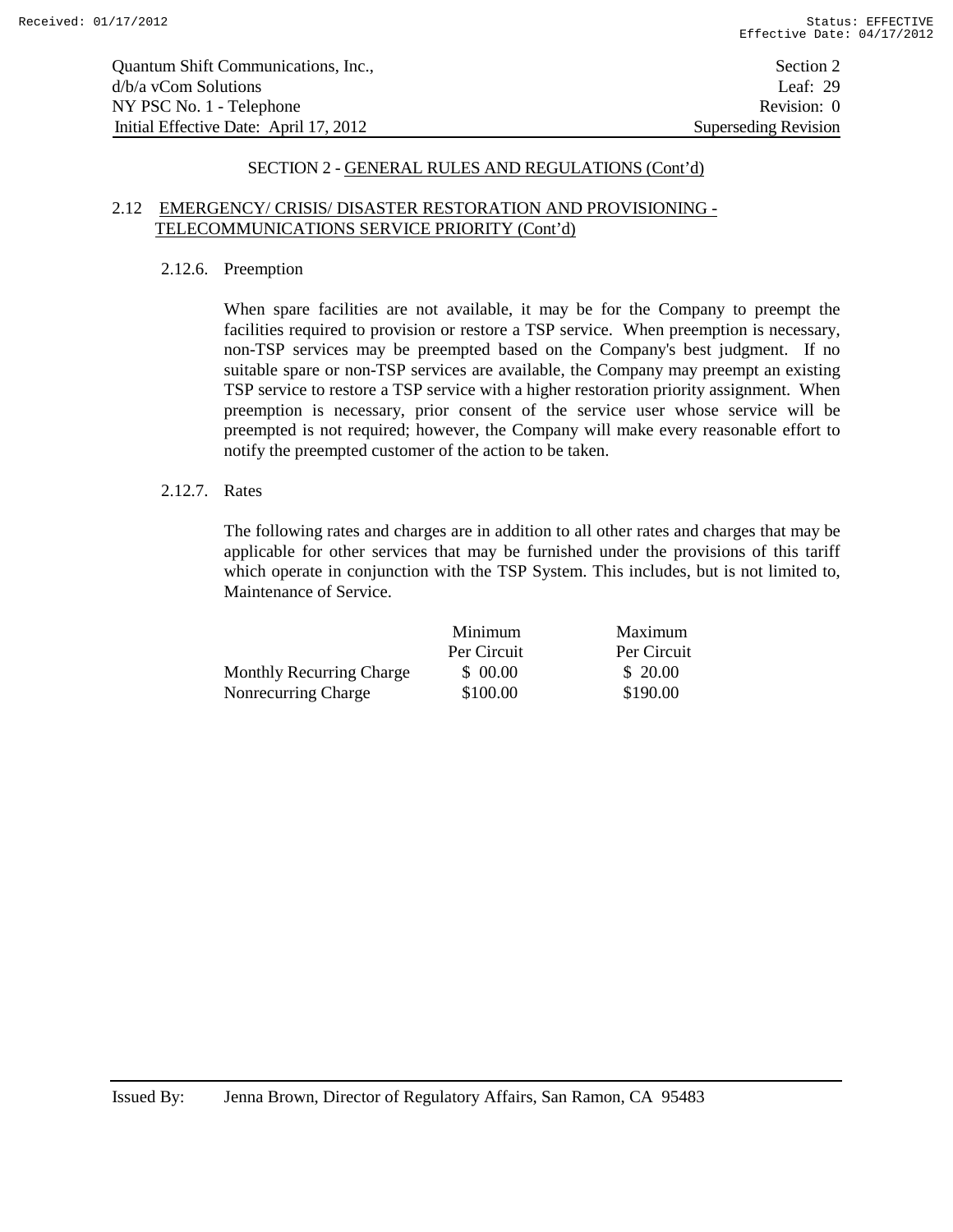| Quantum Shift Communications, Inc.,    | Section 2                   |
|----------------------------------------|-----------------------------|
| d/b/a yCom Solutions                   | Leaf: $30$                  |
| NY PSC No. 1 - Telephone               | Revision: 0                 |
| Initial Effective Date: April 17, 2012 | <b>Superseding Revision</b> |

# 2.13 CRITICAL FACILITIES ADMINISTRATION

# 2.13.1. Program Overview

- a. Customers that subscribe to Critical Facilities Administration ("CFA") Service will be provided with information about the physical path of their Qualified Circuits by a Company Representative, upon the written request of the Customer and subject to applicable the Company's security and confidentiality safeguards and procedures. All Subscribing Circuits must be enrolled in the Federal Telecommunications Service Priority ("TSP") Program.
- b. Such carriers are required to maintain facilities associated with qualified circuits in such a manner as to ensure that notification of a change in the physical routing of a qualifying circuit is communicated quickly to the affected customer, and the physical path data promptly updated. Such carriers will maintain the data and establish appropriate methods of identification and authentication to secure the data and restrict access by each customer to information relative to that customer's qualifying circuits.
- c. Customers are required to demonstrate for each qualifying circuit that the circuit has been registered under the federal Telecommunications Service Priority program in order to participate.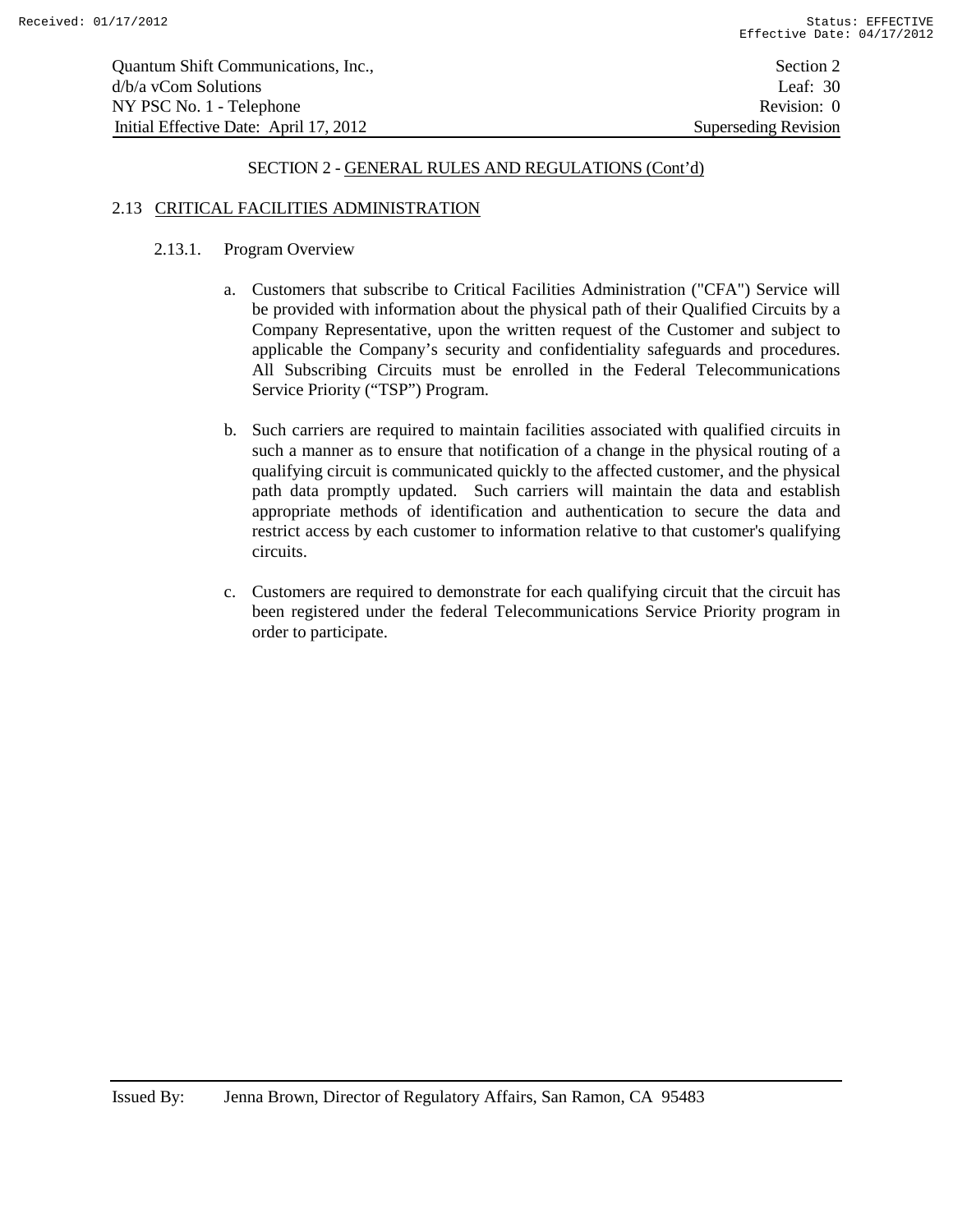## 2.13 CRITICAL FACILITIES ADMINISTRATION (Cont'd)

#### 2.13.2. Customer Obligations

Customers participating under the Critical Facilities Administration program will be required to:

- a. Identify critical facilities by enrolling circuits in the federal Telecommunications Service Priority program, and demonstrating the sponsorship of a federal agency supporting the designation of those circuits as qualifying under the federal Telecommunications Service Priority program. Such circuits will be referred to as "qualifying circuits."
- b. Subscribe to the Critical Facilities Administration service offered by their carrier, and identify which qualifying circuits it wishes to enroll in the service. Such circuits will be referred to as "subscribed circuits."

Facilities-based carriers will be obligated to identify the physical path of each subscribed circuit as follows:

- a. Physical path information will be provided by reference to the latitude and longitude coordinates of suitable points along the circuit's path (e.g., cable entrances to buildings, manholes, riser poles, crossboxes, carrier equipment cabinets, and other circuit access points in the outside plant of the carrier) so as to allow the customer to ascertain with a reasonable degree of accuracy the actual physical path of each subscribed circuit.
- b. Physical path information for newly provisioned subscribed circuits is to be available to the customer within 5 business days after the circuit has been installed, and within 15 business days for existing, in-place subscribed circuits.
- c. Any planned moves, changes, or rearrangements that affect the physical path of a subscribed circuit are to be communicated at least 24 hours in advance to the customer, and information related to a move, change, or rearrangement that was as a result of unplanned activity is to be provided within 24 hours of the change.
- d. Updated information regarding the revised physical path of subscribed circuits would be available to the customer within 5 business days for planned actions, and within 15 business days for unplanned activities.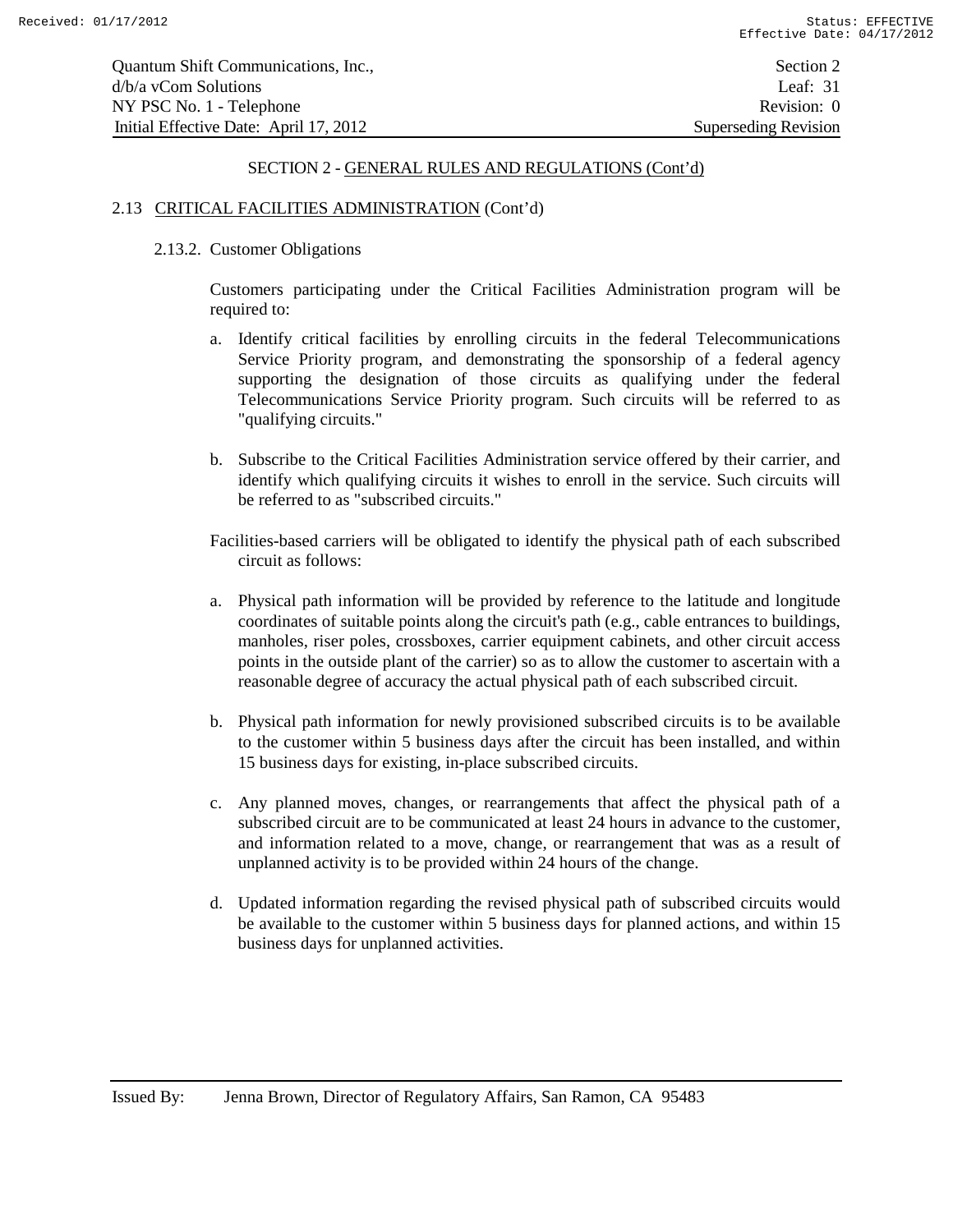#### 2.13 CRITICAL FACILITIES ADMINISTRATION (Cont'd)

## 2.13.2. Customer Obligations (Cont'd)

- e. Provision of the service would be suspended altogether in the instance of a major telephone outage. Once restored to service, current physical path information for a subscribed circuit would be developed and made available to the customer within ninety days of the restoration of service.
- f. The carrier must establish a secure database or other means that would allow the customer to obtain information of the physical path for only its subscribed circuits, subject to appropriate authentication and authorization. Where practicable, the information should be made available on a 24 hour by seven day basis.
- 2.13.3. Carrier Obligations

Facilities-based carriers will be obligated to identify the physical path of each subscribed circuit as follows:

- a. Physical path information will be provided by reference to the latitude and longitude coordinates of suitable points along the circuit's path (e.g., cable entrances to buildings, manholes, riser poles, crossboxes, carrier equipment cabinets, and other circuit access points in the outside plant of the carrier) so as to allow the customer to ascertain with a reasonable degree of accuracy the actual physical path of each subscribed circuit.
- b. Physical path information for newly provisioned subscribed circuits is to be available to the customer within 5 business days after the circuit has been installed, and within 15 business days for existing, in-place subscribed circuits.
- c. Any planned moves, changes, or rearrangements that affect the physical path of a subscribed circuit are to be communicated at least 24 hours in advance to the customer, and information related to a move, change, or rearrangement that was as a result of unplanned activity is to be provided within 24 hours of the change.
- d. Updated information regarding the revised physical path of subscribed circuits would be available to the customer within 5 business days for planned actions, and within 15 business days for unplanned activities.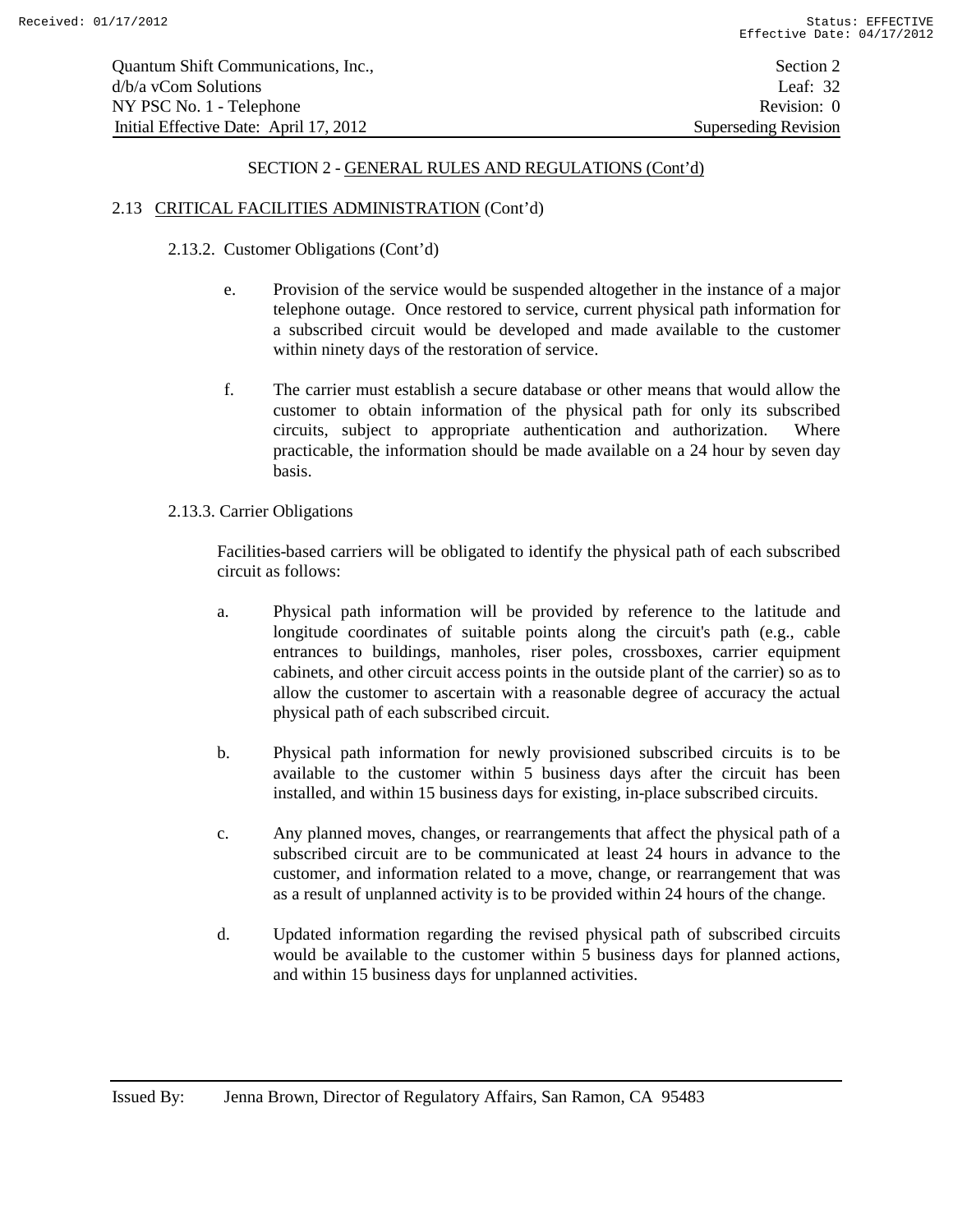## 2.13 CRITICAL FACILITIES ADMINISTRATION (Cont'd)

## 2.13.3. Carrier Obligations (Cont'd)

- e. Provision of the service would be suspended altogether in the instance of a major telephone outage. Once restored to service, current physical path information for a subscribed circuit would be developed and made available to the customer within ninety days of the restoration of service.
- f. The carrier must establish a secure database or other means that would allow the customer to obtain information of the physical path for only its subscribed circuits, subject to appropriate authentication and authorization. Where practicable, the information should be made available on a 24 hour by seven day basis.

#### 2.13.4 Rates

If the Company is acting as the Prime Contractor, the CFA Subscriber may be billed the Company's tariff charges, in addition to those tariffed charges established by any connecting carrier for the service. The Company will give the CFA Subscriber a good faith estimate of the time needed to perform the requested service, including the time that may be needed to obtain information from connection carriers, if applicable. A record order charge may also apply if the Customer orders CFA Service after the establishment of its federal TSP Service.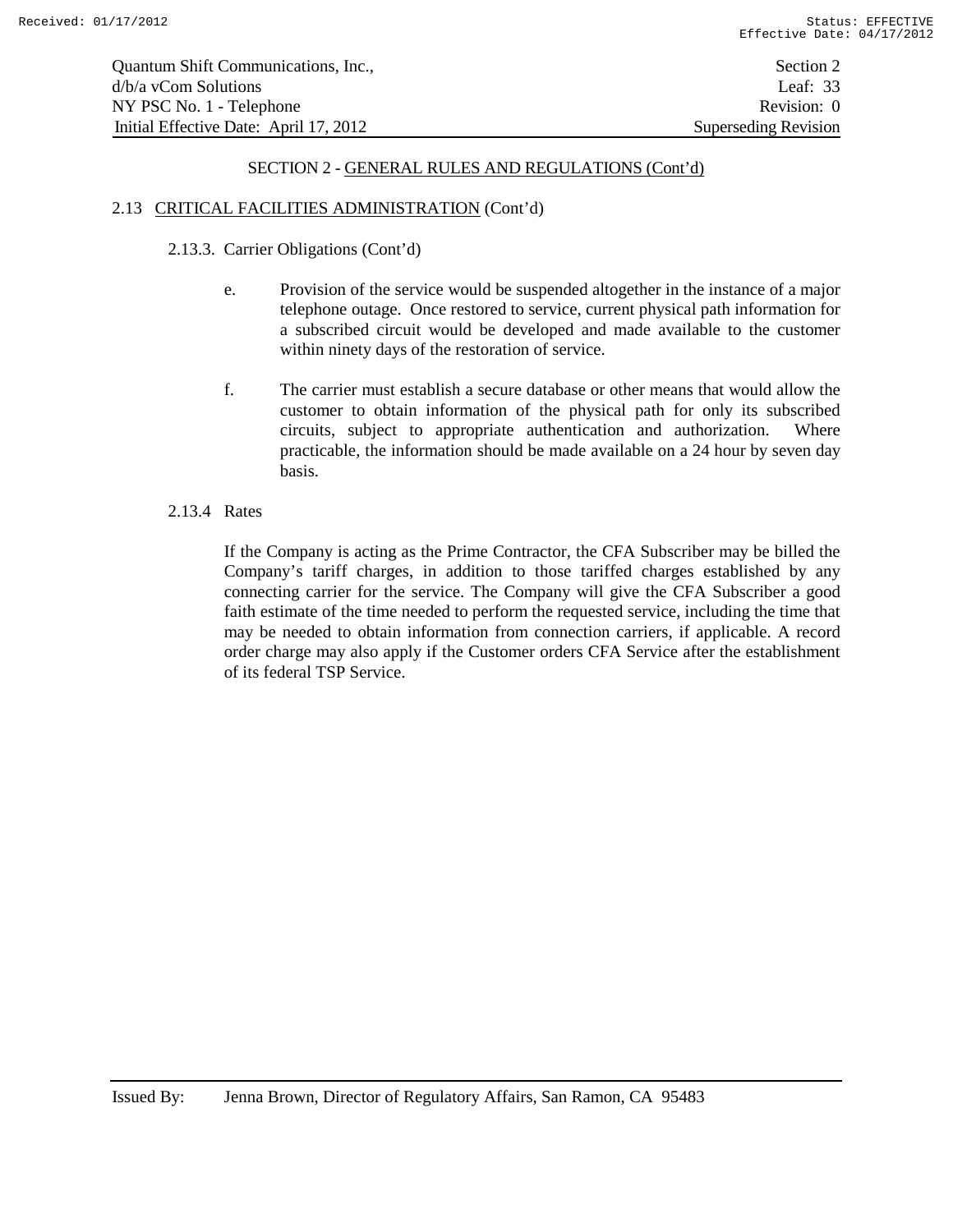# ATTACHMENT A-1

# A. TELEPHONE SURCHARGES

#### **New York State Gross Revenue Tax Surcharge**

**a. Description:** This surcharge recovers telephone company expenses associated with mandated New York State Transportation and Transmission Corporation Franchise Taxes (Section 184 Tax) and Excise Taxes on Telecommunications Services (Section 186E Tax). This surcharge is generally applied to all services except the E911 surcharge.

**b. Rate or Range of Rates:** The Commission has previously established maximum rates for this surcharge, which vary according to the type of service provided and whether or not the carrier is principally engaged in local telephone business. For telephone corporations, including resellers, principally engaged in local telephone business, the maximum rates  $\frac{1}{1}$  are as follows:

| Services provided for resale        | 0.3764%  |
|-------------------------------------|----------|
| IntraLATA toll and Regional Calling | 2.8273%  |
| All other Services                  | 2.9405\% |

**c. What it is applied to:** This surcharge is generally applied to all services except the E911 surcharge

#### **Municipal Surcharge**

**a. Description:** This surcharge recovers telephone company expenses associated with municipal revenue taxes, which apply to calls originating and terminating within the village or municipality.

**b. Rate or Range of Rates:** Not to exceed 1% except in Buffalo, Rochester and Yonkers, where the rate may not exceed 3%. Statements attached to tariff schedules indicate the surcharge percentage for each village or municipality.

**c. What it is applied to:** All local charges, LNP Surcharge, FCC Line Charge and Federal USF Surcharge.